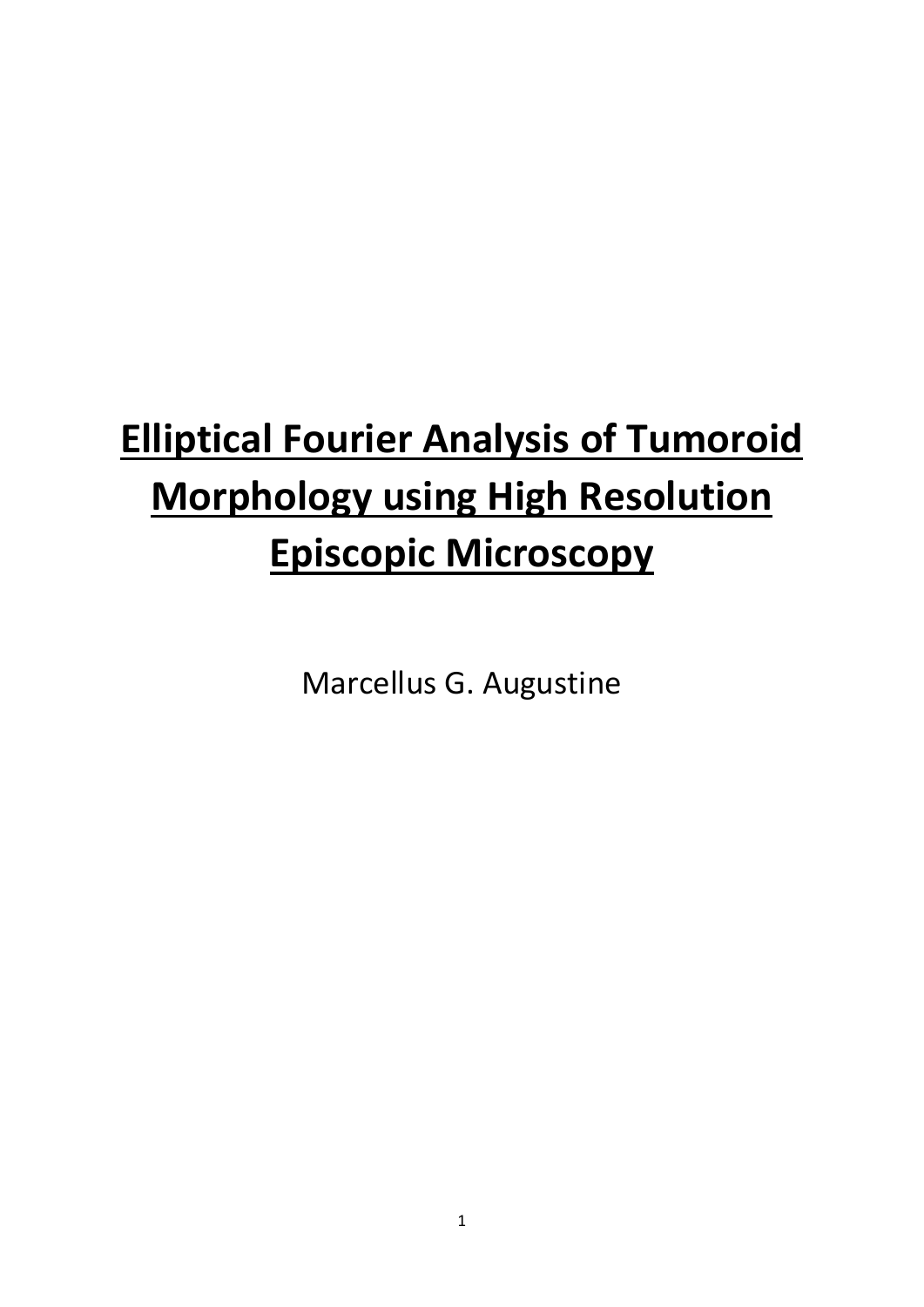## **Abstract**

**Aims:** To develop a method to extract and reconstruct the 2D tumour morphology from a High Resolution Episcopic Microscopy (HREM) dataset.

**Methods:** A HREM tumoroid dataset was segmented to classify the tumour and background. A slice was chosen from this dataset at random. Using the Canny method, the outline was extracted and equiangularly spaced radii emanating from the centroid were created, which intersected the boundary to produce sample points along the outline. Elliptical Fourier analysis (EFA) was performed on these outline points, and the outline shape was reconstructed. The angular step (AngStp) between radii was increased and decreased by 10% and the resulting reconstructions compared. These reconstructions were done using 3, 50 and the maximum number of harmonics to compare how the shape changes with the number of harmonics used. The number of reconstruction points  $(P_n)$  was varied to: 50, 200, 500 and 1000 to see how this affected the shape.

**Results:** Changing AngStp had almost no effect on the shape. Increasing the harmonics used resulted in the shape incorporating more corners and straight edges, and with  $P_n \geq 200$ , the outline shape was almost identical.

**Conclusion:** Overall, EFA resulted in an accurate representation of the outline shape, with the major difference being size, whilst outline differences were subtler.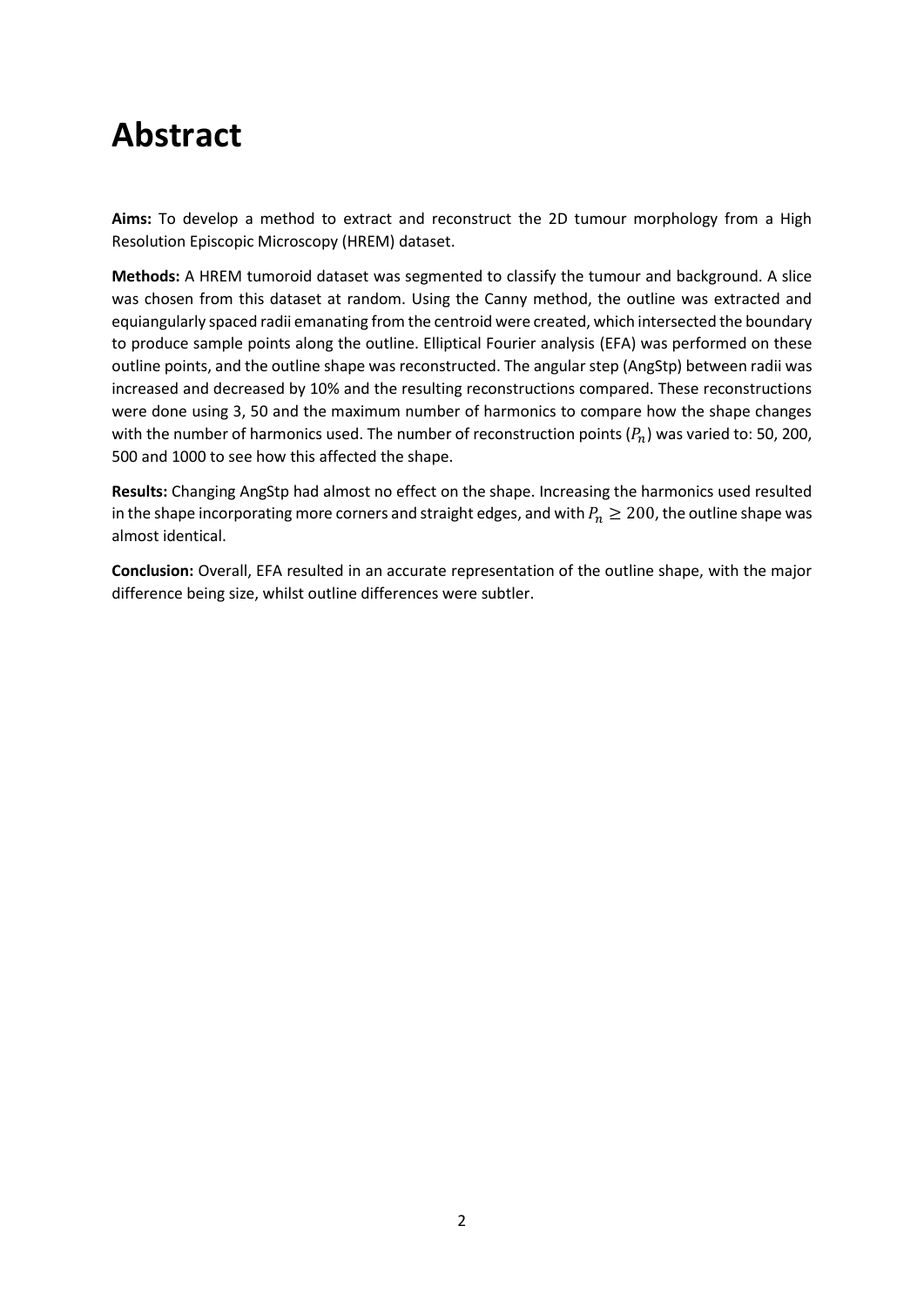## **Introduction**

Verbal descriptions of shape use adjectives such as: 'wide', 'round', 'symmetrical', but are ultimately limited by the extent of the vocabulary. Some shapes are so complicated that verbal descriptions are simply insufficient. Thus, the quantification of shape is a superior approach that bypasses these verbal limitations and enables the capture of all information pertaining to shape. The term shape is defined herein as the geometrical information that is retained once location, size and rotational effects are filtered out (1). Shape is one of the characteristics, alongside state, size, orientation, surface, interior and substance, that together define form (2). The precise quantification of a form must be considered as the first step towards identifying the biological processes responsible for alterations to that form (2). Therefore, precise methods of quantifying tumour shape are required for a thorough understanding of tumour form, and the processes underlying its progression.

## **Aims and Objectives**

This project aims to develop a method to extract the 2D tumoroid morphology (TM) from a HREM image, which can in future be extended to extract the 3D TM. This will be an input for an *in-silico* hybrid, multiscale model (FEB3) to investigate the effect of tumour morphology on the tumour's invasive properties. Such investigations could lead to a deeper understanding of tumour invasion and metastasis, potentially underpinning the development of new treatments. Furthermore, it could lead to treatment strategies based on tumour morphology.

## **Literature Review**

Several methods of extracting an object's morphology exist. Each requires the fulfilment of certain criteria. Ideally, the method should result in size, shape and structural information being recoverable (2). In addition, the transformations: uniform scaling, reflection, rotation and translation must be invariant (2).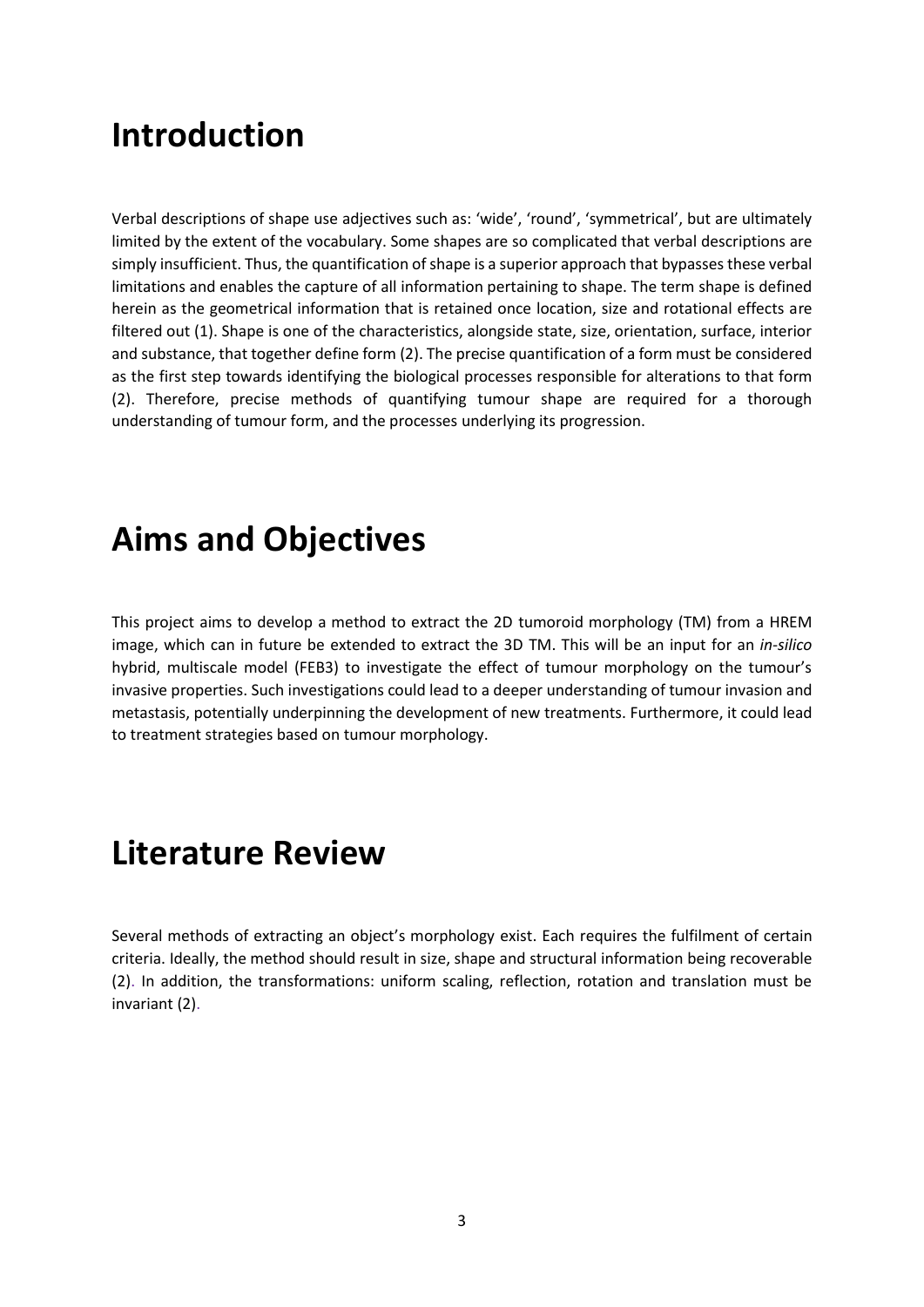### **Multivariate Morphometrics (MM)**

MM analyses shapes using distances, angles (2) and ratios (3). Whilst MM can result in accurate quantitative representations of geometrically regular shapes, it is not suited for highly irregular shapes (2), which many biological shapes are. This method also precludes outline reconstruction.

### **Geometric Morphometrics (GM)**

GM represents different methods, which normalize against rotation, translation and scale (3) meaning that if these transformations were applied onto the same shapes, they would still be classified as the same. These techniques are generally used for comparing shapes (4)*,* (5), (6), not the extraction and reconstruction of a lone shape.

### **Fourier Analysis (FA)**

FA involves decomposing the outline, using the Fourier series, into a sum of cosines and sines. These waves, termed harmonics, are superimposed to form the outline. Fourier coefficients or Fourier descriptors (FDs) are the coefficients of each sine and cosine term in the series and provide a close correspondence to the outline shape (2)*.*

FA can be used with no landmarks or if the entire boundary is of interest (2). It is more informative than using single measures (e.g. length), as the entire shape can be reconstructed on demand. Lastly, analysis is simple due to the computing power available (2).

When multiple outline points exist at a radius, data loss occurs since only one of these points can be utilised (2), affecting the reconstructed image. FA cannot handle outlines involving multiple intersections (3). Finally, like all Fourier-based methods, it requires periodic functions (closed curves meet this requirement).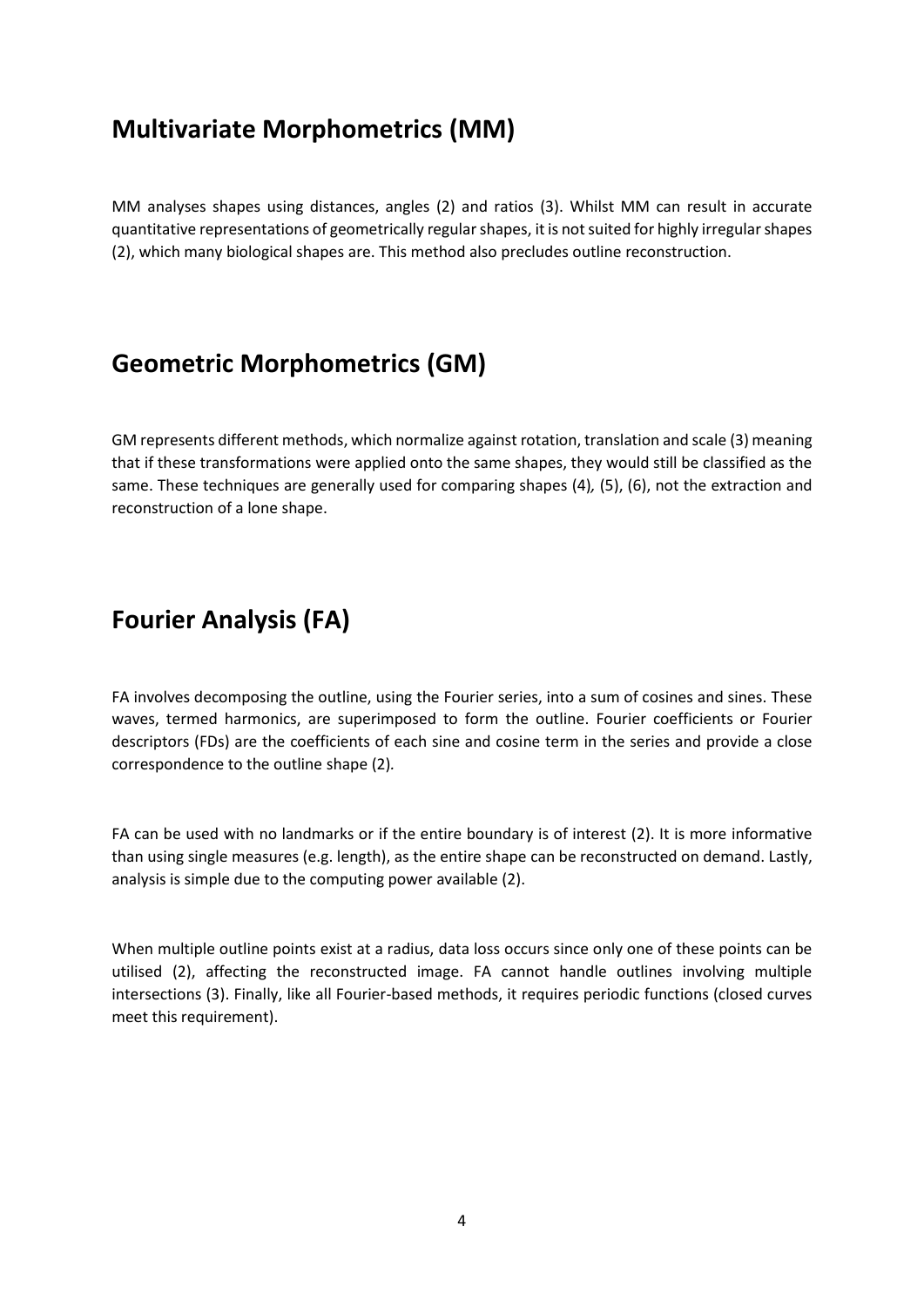#### **Fourier Radius Variation (FRV)**

With a closed outline, the radius,  $r$ , specifying the distance from the centroid to a boundary point can be expressed as a periodic function of the angle  $\theta$  (7). This method allows outline reconstruction (7).

FRV cannot handle outlines with multiple intersections of a radius with the outline (7). This could occur with outline concavities and convexities. With more complicated outlines, there may not be a single centre enabling the radius function to be single-valued (8).

#### **Fourier Tangent Angle (FTA)**

The outline is represented by the equation (1):

 $\phi(t)^* = \phi(t) - \phi(0) - t$ 

where:

 $t =$  cumulative distance along curve

 $\phi(t)$  = tangent vector angle at t

 $\phi(0)$  = tangent vector angle at starting point

FDs are calculated by the least squares method (1) and can be used to reconstruct the shape. FTA works with complex contours, and with unequally-spaced, sparse boundary points (1).

Most biological shapes are closed, however reconstructions with few harmonics often are not closed (8)*,* (1)*.* Employing pseudo-landmarks along the outline avoids this (1). The FTA coefficients have increased noise sensitivity compared to other Fourier methods (8). Lastly, there is a poor convergence of the FTA FDs due to the jagged tangent angles of digital images' contours (1), which could lead to reconstruction inaccuracies.

#### **Elliptical Fourier Analysis (EFA)**

EFA represents the outline using semi-landmarks. The whole perimeter is collected, contrasting with other methods which use sparse landmarks, disregarding the inter-landmark information (3). The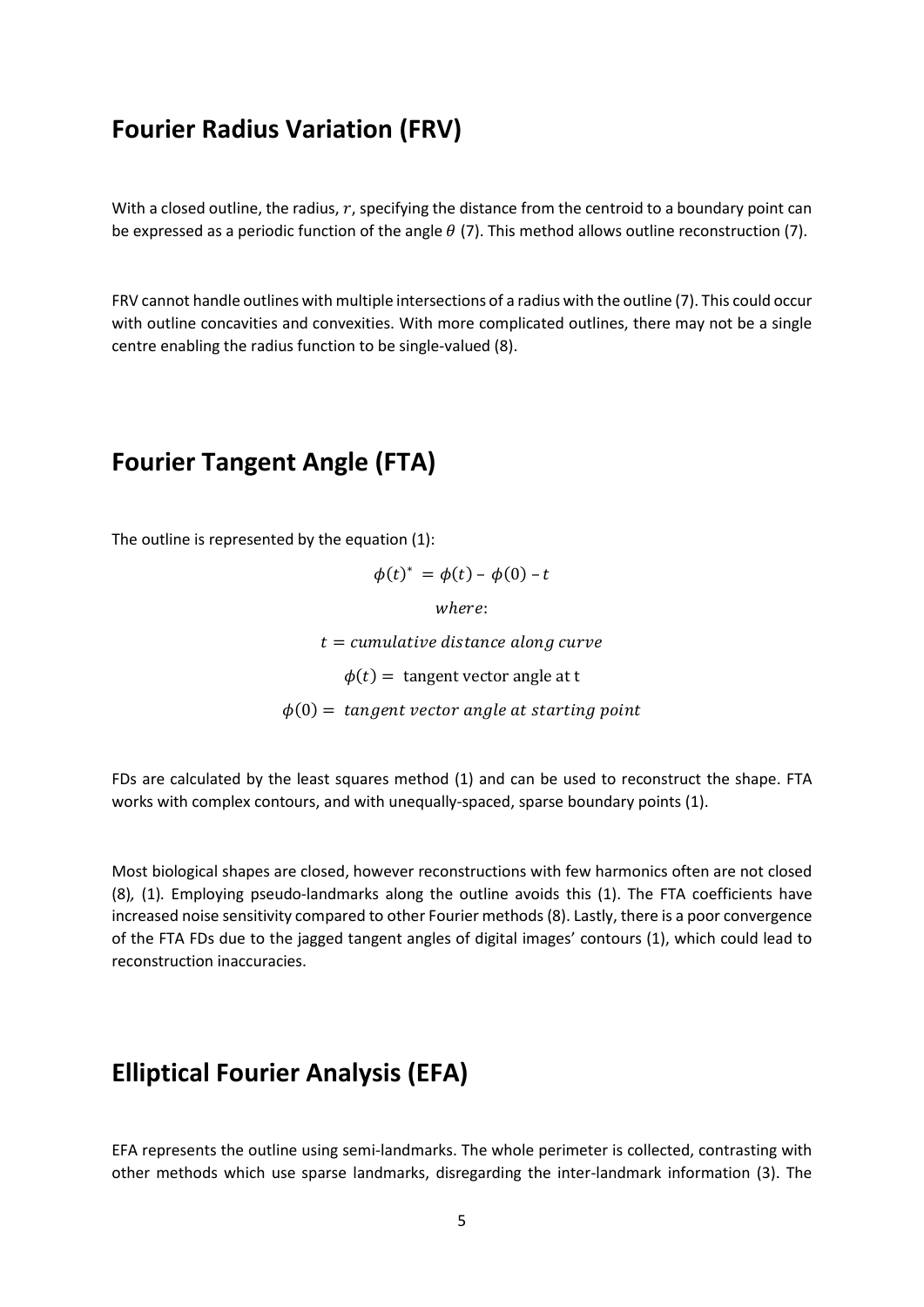harmonics are ellipses. The  $n^{th}$  harmonic's centre moves about the perimeter of the  $(n-1)^{th}$  ellipse, thus tracing the shape (3). The FDs enable outline reconstruction, and even complex outlines involving intersections can be analysed (1).

EFA can be used, unlike other Fourier methods, to analyse contours which aren't single-valued functions (2). EFA is also useful when describing global form characteristics (2). It bypasses the constraint of needing equally spaced outline points along the outline (2). Therefore, more morphologies can be characterised using EFA than other methods.

EFA struggles with sharp corners and straight edges (3). Moreover, EFA results in increased numerical complexity as it circumvents many of the normal constraints of Fourier methods. However, with the available computing power, the analysis is simple (2).

### **Zahn-Roskies' Shape Function Fourier Analysis (ZRSF-FA)**

ZRSF-FA is an angular function composed of the coordinates of points along a closed border that is expanded as a Fourier series (2). It avoids having to specify a centre from which a series of radii emanate (9). The outline shape is represented by the series of angular turns needed to move along the outline in equidistant steps and return to the initial point (9).

The ZRSF can recognise the same shape despite translation, rotation and scale changes (2). The FDs calculated contain all the outline information, enabling accurate reconstruction. Also, this method can be used with any boundary, regardless of complexity (9).

However, the series often needs to be truncated because of practical considerations, meaning the reconstructed curves may not close (2)*.* Also, ZRSF-FA coefficients are more sensitive to noise (2), raising doubts about the reconstruction accuracy. Lastly, equally spaced landmarks along the outline are essential (9), and these can be difficult to compute.

### **Eigenshape Analysis (EA)**

Eigenshapes are eigenvectors which represent outline deformation patterns. EA's premise is it is more efficient to treat the ZRSF's angular terms as variables, than obtaining the FDs from them (9). EA is the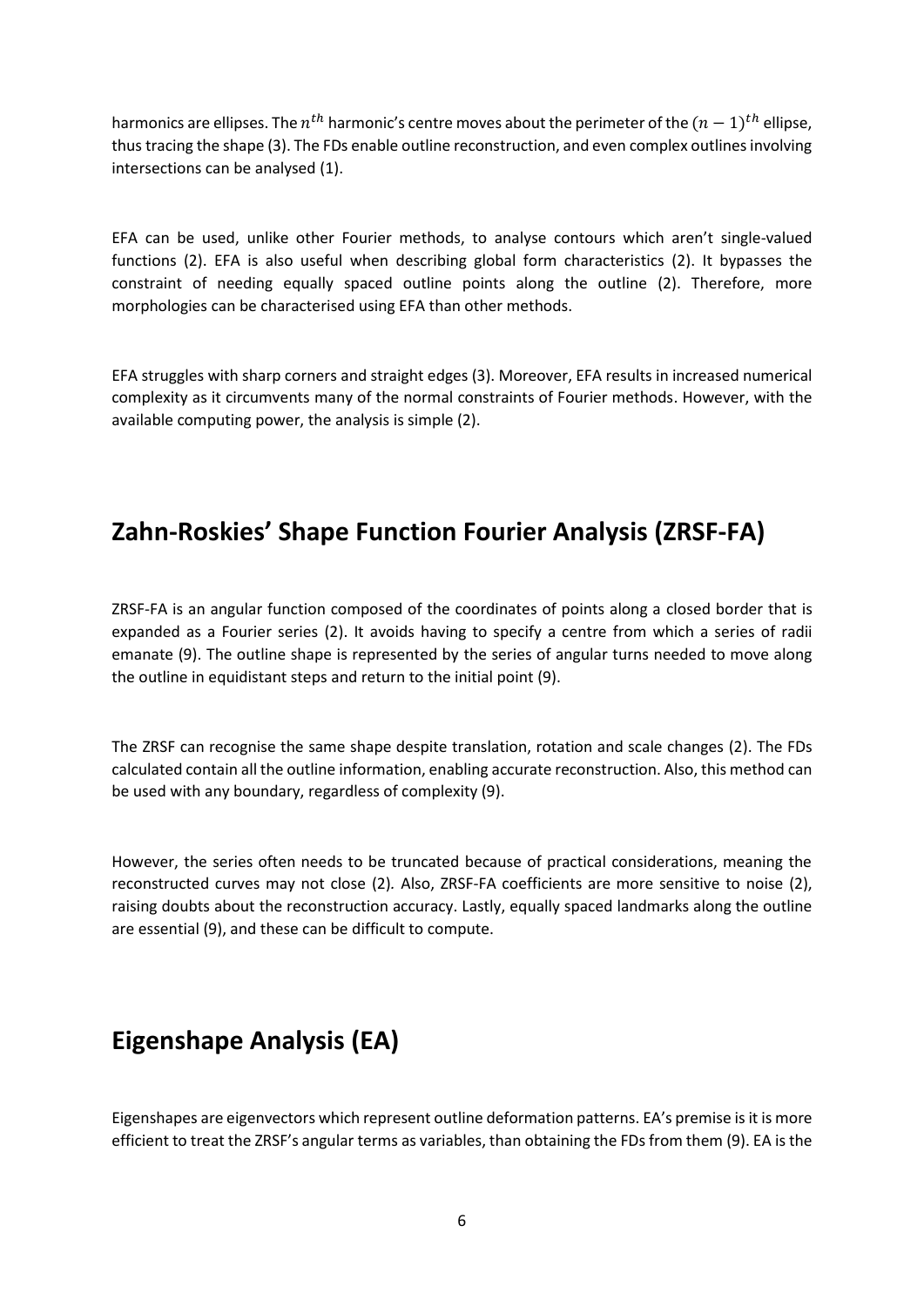derivation of a set of empirical orthogonal shape functions (9), and represents the outline as geometrically equivalent shape functions (9).

The difference between EA and Fourier methods is that the former empirically determines the optimal orthogonal functions for the data, whilst Fourier methods choose them from a limited set of periodic functions (9).

The analysis is more efficient than the ZRSF-FA, as when the eigenvectors are extracted from both, more are required to describe shape variation when using ZRSF-FA, than EA (9), meaning there are fewer variables to analyse. Moreover, EA recognises the outline shape with superior clarity than EFA (9) but with increasing harmonics, this could change as more detail could be captured. Another advantage is the reconstructions are rougher and more asymmetric (9) meaning that more fine detail is captured (some of these are not due to noise), whilst Fourier reconstructions generally ignore these (except at higher harmonics). EA can also deal with the complex outlines which FRV cannot.

EA requires equally spaced semi-landmarks, which can be difficult to obtain. Traditionally, 100 semilandmarks are used; this number provides an accurate representation of the shape and reduces the contribution of foreign material on the sample (9).

## **Methods**

MATLAB R2018a was utilised to write scripts to detect the tumoroid edge, obtain the sample points, and perform EFA (see Appendix).



*Figure 1: Tumoroid slice reconstructed.*

### **Edge Detection**

Firstly, the HREM dataset was automatically segmented into two classes: tumoroid and background, using ImageJ's machine learning plugin: Trainable Wecka Segmentation v3.2.20.

A segmented slice was then selected at random and cropped to produce a single tumour cell cluster (see Figure 1).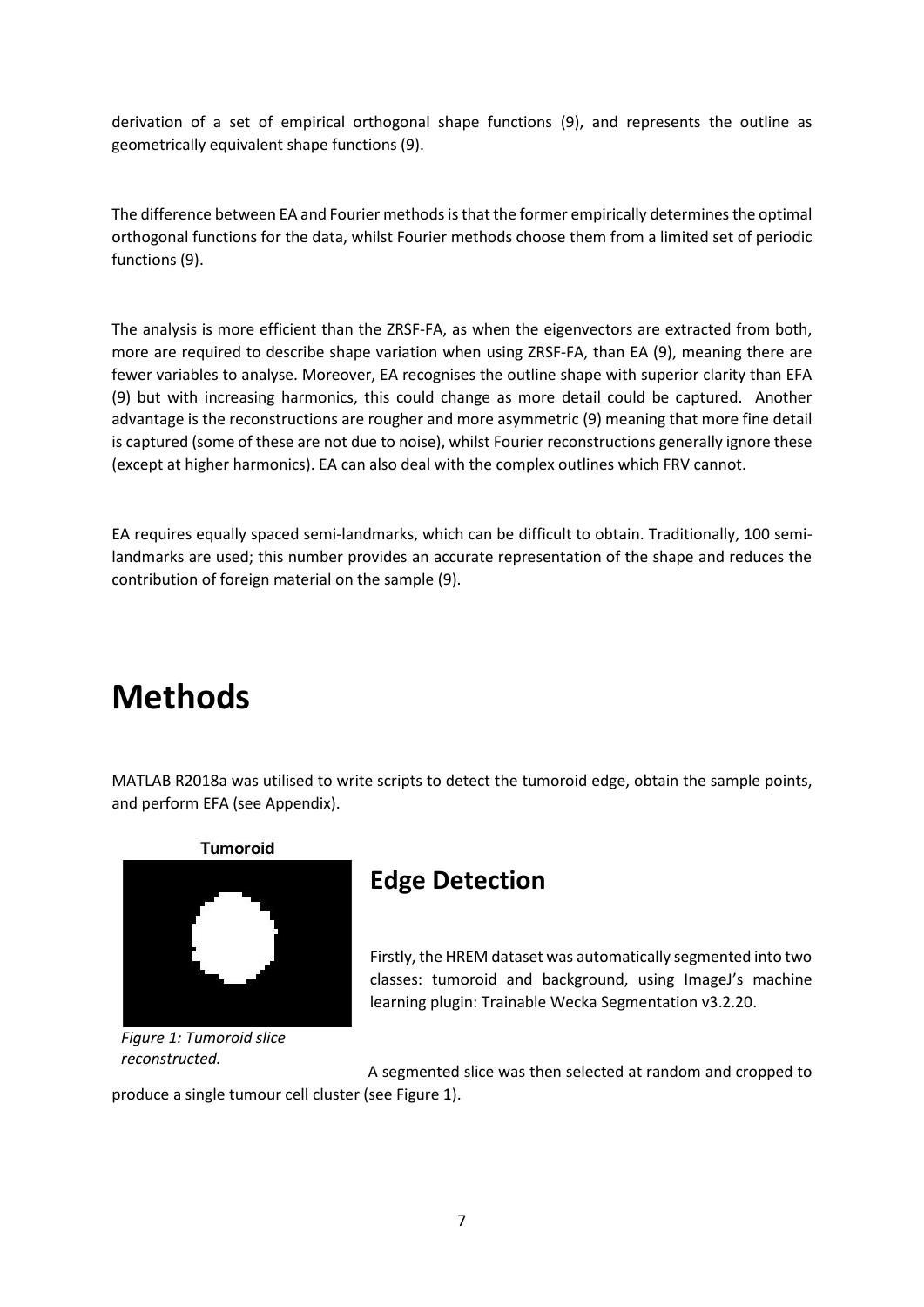Connected component (CC) analysis was performed on the slice and the centroid of the largest CC was obtained. Next, the Canny method was employed to detect the edge of this CC, resulting in a binary image array where the only 1s were those representing boundary points (see Figure 2).

#### **Tumour Boundary**



*Figure 2: Tumour boundary outline.*

#### **Obtaining Sample Points**

**Tumoroid Slice Edge and Starburst** 



*Figure 3: Representation of the radii from the centroid, intersecting the outline to provide the sample points.*

Using the image size and the centroid, several radii were drawn from the centroid, to the image array edge, to create a 'starburst' (see Figure 3). Each radius was equiangularly spaced  $(AngStp = \pi/180)$ radians), from 0 to  $2\pi$ . The intensity values of 1 along each radius were obtained, alongside their corresponding spatial coordinates. These corresponded to points where the radii intersected the tumoroid boundary, and were sampled for the EFA.

#### **Elliptical Fourier Analysis**

EFA was performed using the Elliptical Fourier shape descriptors add-on (10). The forward transform function requires the arguments: shape outline (the sample points), the number of harmonics,  $n$ , and whether one wants to normalise for the size and orientation (10). To see the difference caused by varying  $n$ , the forward transform was performed with the maximum number of harmonics,  $N$ , as defined by the Nyquist frequency requirements ( $N < \frac{P_S}{2}$  $\frac{S}{2}$ , where  $P_S =$  number of sampled points). When  $n < N$ , the harmonic's wavelength is less than twice the distance between sample points, so the harmonics are undetectable and aliasing occurs as they are incorporated into lower frequency harmonics (2).

Once the shape spectrum for the outline was generated using the forward transform, the reverse transform function was performed to reconstruct the outline. This required the FDs,  $n$  and  $P_n$  as input arguments (10). This function was used with: N harmonics to compare the effects of varying AngStp, constant  $P_n$  but varying n to see how the outline changes with different harmonics and constant n but varying  $P_n$  to see the effect of different numbers of reconstruction points on the reconstructed shape.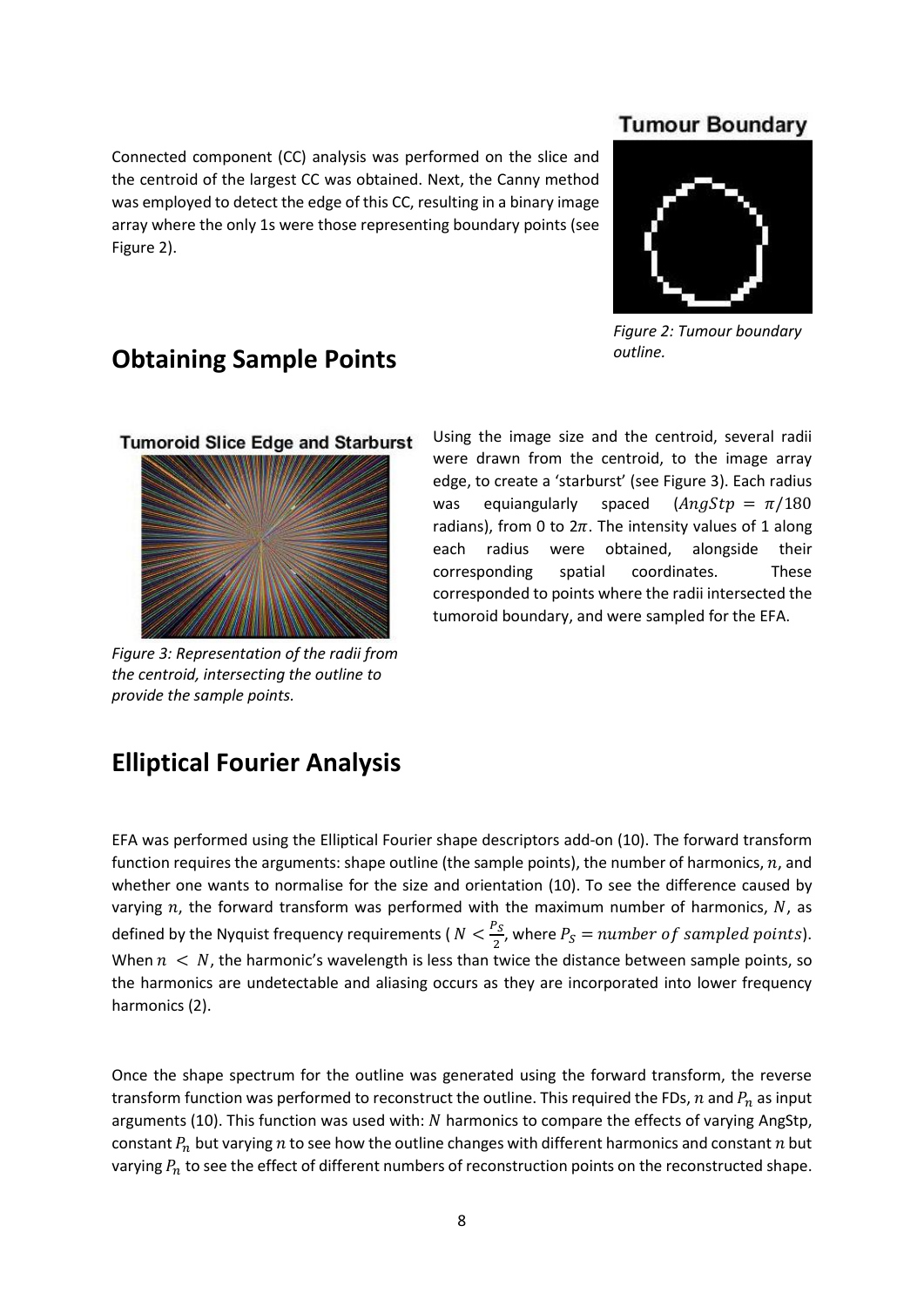## **Results**

## **Effect of Angular Step**



*Figure 4: The difference in outline shape reconstruction when AngStp is changed.*

EFA requires points sampled along the shape's outline. This was achieved through obtaining the points of intersection of several equiangularly spaced radii with the shape's outline. To ascertain the effect of changing AngStp, the outline shape was reconstructed (using  $N$  harmonics) with

$$
AngStp = \begin{cases} \frac{\pi}{180} - \frac{\pi}{1800} \\ \frac{\pi}{180} \\ \frac{\pi}{180} + \frac{\pi}{1800} \end{cases}
$$

and these reconstructions were superimposed onto one plot (see Figure 4).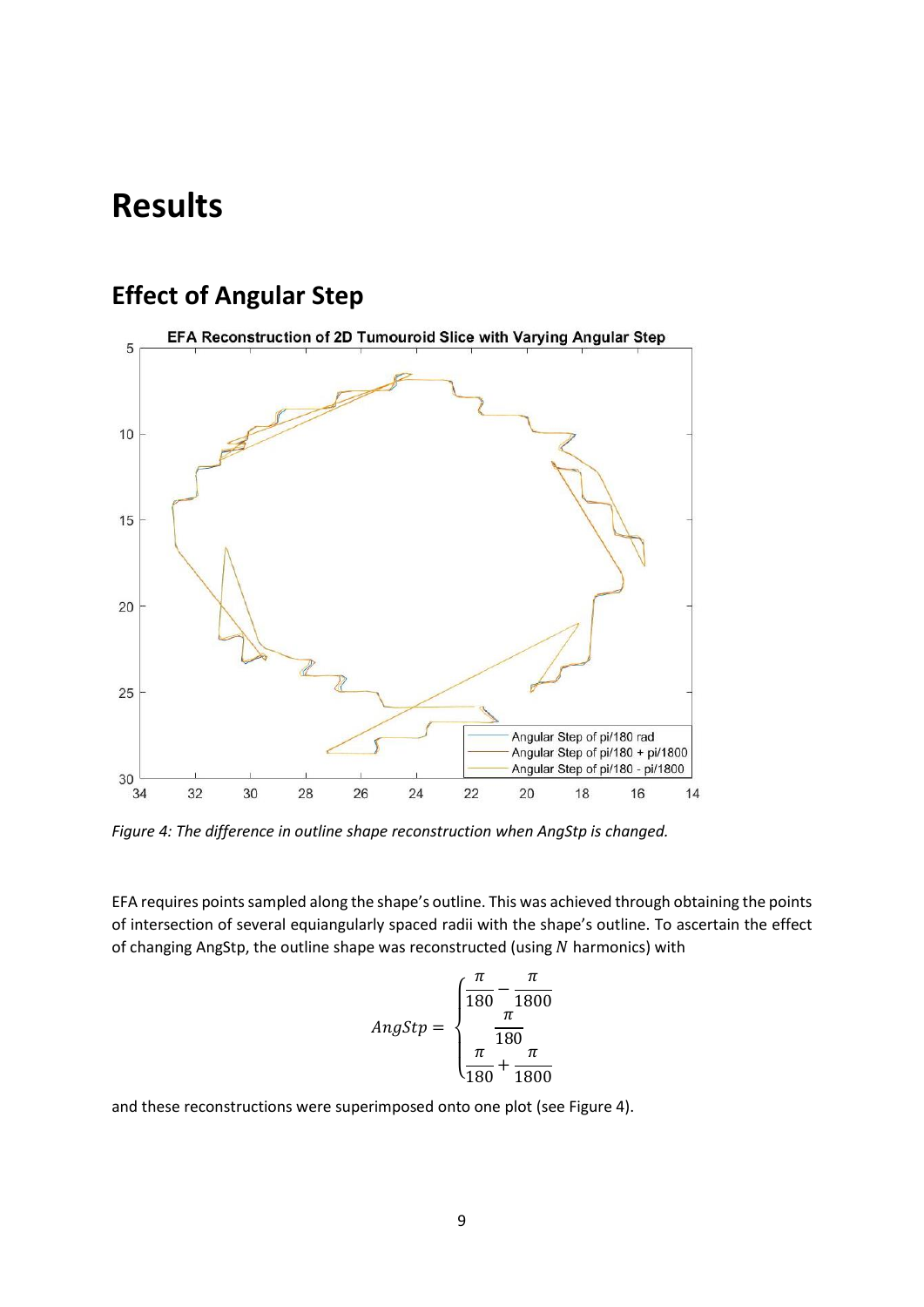A visual examination shows that these reconstructions are extremely similar. To get an idea of how different the reconstructions are, the residual for the AngStp of  $\pi/180$  and  $\pi/180 + 10\%$  was calculated as  $0.0941 \mu m$ , and with AngStp equalling  $\pi/180$  and  $\pi/180$  –  $10\%$  it was calculated as  $0.1047 \mu m$ .

## **Effect of Varying Number of Harmonics**



*Figure 5: Comparison of how the tumoroid shape reconstruction changes when 3, 50 and the maximum number of harmonics are used.*

As  $n$  increases, so too does the shape information captured by the analysis. To ascertain how the reconstruction varied with different  $n$  values, the reconstructions with  $n = \{$ 3 50 were superimposed  $\boldsymbol{N}$ (see Figure 5).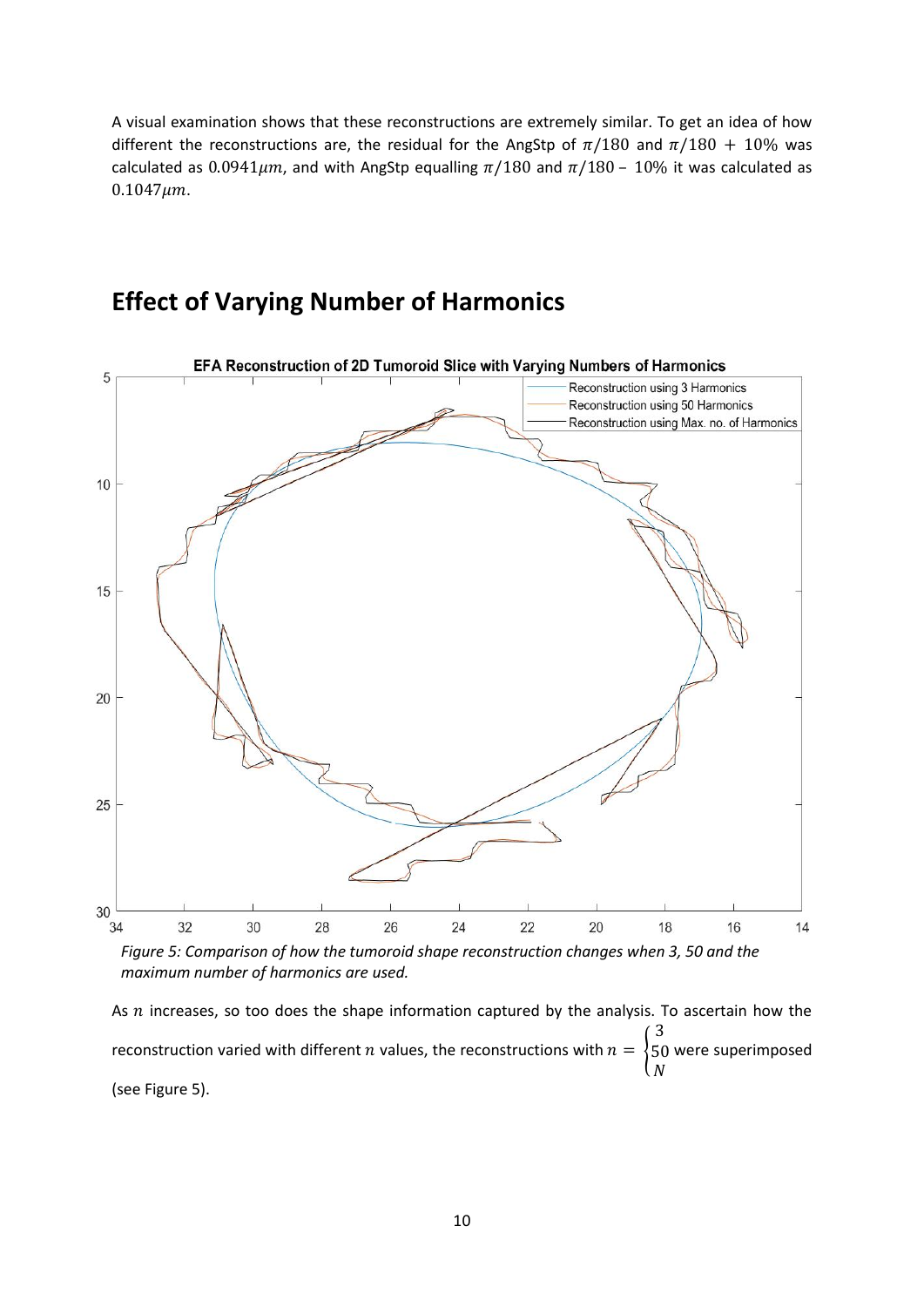## **Effect of Varying Number of Reconstruction Points**





*Figure 6: Comparison of outline shape reconstructions varying*  $P_n$ .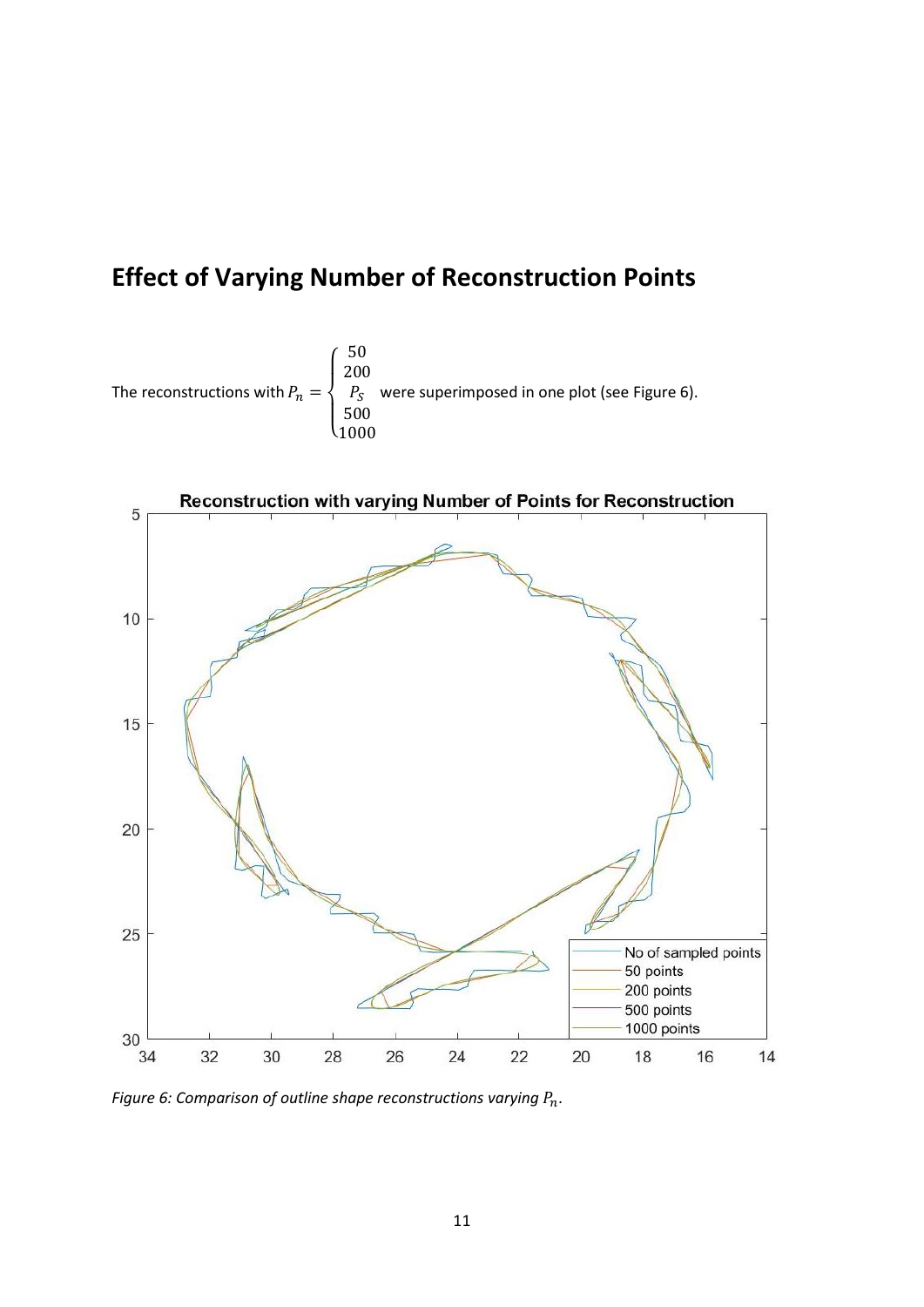## **Comparison of Sample with Reconstruction**

To visually assess the similarity between the sampled outline and the reconstructed outline, the two were superimposed (see Figure 7). The residual between the object outline and the reconstructed shapes was:  $4.0040 \mu m$ .



*Figure 7: Comparison of the sampled and reconstructed outlines, using the maximum number of harmonics.*

## **Discussion**

Figure 4 clearly shows that visually there is almost no difference in the reconstructions when AngStp is varied by  $+/- 10\%$  of  $\pi/180$  radians. Only at miniscule portions of the outlines do the reconstructions vary. This means that EFA is not hugely affected by AngStp. Furthermore, when the AngStp was changed to +/-10% of  $\pi/180$  radians,  $\,P_S$  fell from 318 (at  $\pi/180$  rad) to 292 (at +10%) and 356 (at -10%). Thus, even with  $P_S$  changing, the reconstructions are still hugely similar. The residuals of 0.0941 $\mu$ m and 0.1047 $\mu$ m, being small, enunciate this similarity. To prevent  $P_n$  influencing the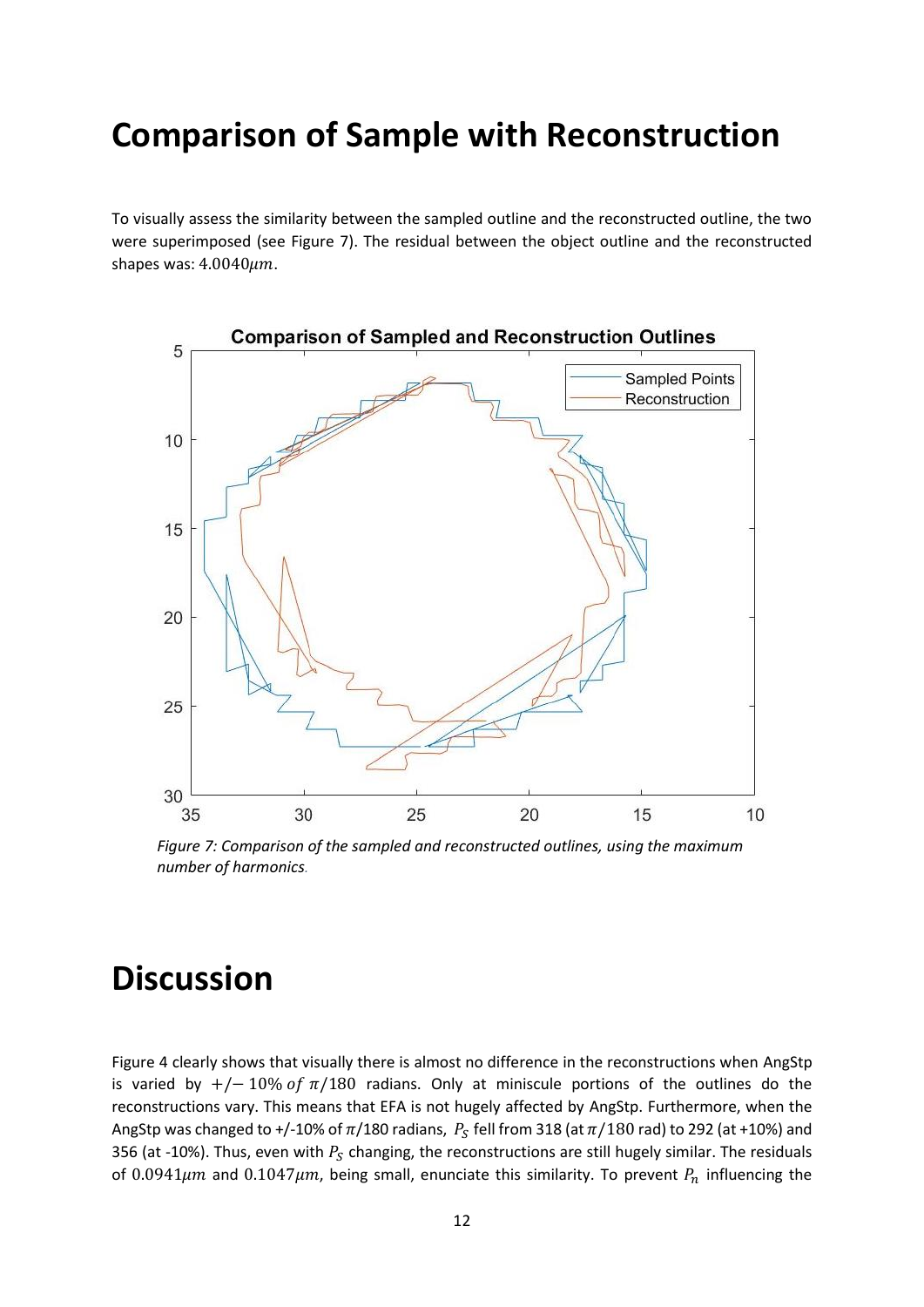shape reconstructions,  $P_n$  was set to 318, which equalled to  $P_S$ , when  $AngStp = \pi/180$  radians. As  $n$ varies, the level of detail varies, and so *n* was set to N. Since  $P_S$  varied with AngStp,  $P_n$  was set to the minimum value of  $P_S$ , resulting in  $N = 145$  harmonics.

Figure 5 depicts how the reconstruction varied when different values of  $n$ , were used. At lower harmonics, the outline shape is more rounded. This is due to EFA using ellipses to reconstruct the outline, meaning that it is great at capturing curves, but is only able to capture corners and straight lines well at higher harmonics (3). When  $n = 3$ , the shape is a distorted ellipse. As n increases to 50, the tumoroid outline shape is more recognisable, but it contains far more rounded invaginations and projections than when  $n = N$ . When generating these shapes,  $P_n$  was kept constant at  $P_S$  (which was 318) to prevent this variable having an effect. Furthermore, for all these reconstructions,  $AngStp =$  $\pi/180$  radians.

Figure 6 shows how the reconstructed shapes are affected by the value of  $P_n$ . When  $P_n = 50$  points, the reconstruction is very rounded and clearly lacks the jagged shape detail present at greater  $P_n$ values.  $P_S = 318$  points, and when  $P_n \ge 200$  points, the outline shapes are almost the same with only extremely minor differences between them. 25 harmonics were used, corresponding to N when  $P_S =$ 50 (and so the lowest N for the points used), thus preventing aliasing errors by using  $n > N$ . Once again,  $AngStp = \pi/180$  radians, ensuring that  $P_S$  remained constant. It was decided to make  $P_n =$  $P_S$ , as this value clearly resulted in an outline shape that was able to capture the curved aspects, the corners and the straight edges of the original outline.

Figure 7 shows the comparison of the original outline shape with the reconstructed version, with  $n =$  $N = 158$  harmonics, and  $P_n = P_S$ . The predominant difference between the two is that the reconstructed outline shape is smaller than the original. In addition, there are certain portions where the reconstruction depicts undulations, whilst the original shows these as a straight line. The latter is only true for small portions of the outline, and if the size difference is ignored, there is generally a pretty good agreement between the two. The overlapping regions which can be seen in both outlines could be due to how the points were ordered when connecting them. When the sampled points are plotted as a scatter plot, the overlapping portions are to a far lesser extent than in the line plot version (compare Figure 7 with Figure 8). The residual for these boundaries was  $4.0040 \mu m$ , which suggests a fairly large difference between the two. From visual examination, it is clear the major contributor to is the size difference between the original and the reconstruction. EFA is a relatively good method for analysing and reconstructing the 2D tumoroid shape, as the size difference owing to uniform scaling does not contribute to the shape (1), and the other differences are much subtler.

The larger  $n$  is, the more shape detail reconstructed, but at higher harmonics, the signal-to-noise ratio is smaller (7), and so some of the detail could correspond to noise and not to the actual shape detail from the image. Therefore, the Nyquist frequency was used to choose the greatest number of harmonics such that the reconstruction captures much of the original detail but is not hugely corrupted by noise. The reconstruction using  $N$  harmonics is the best fit to the shape (7).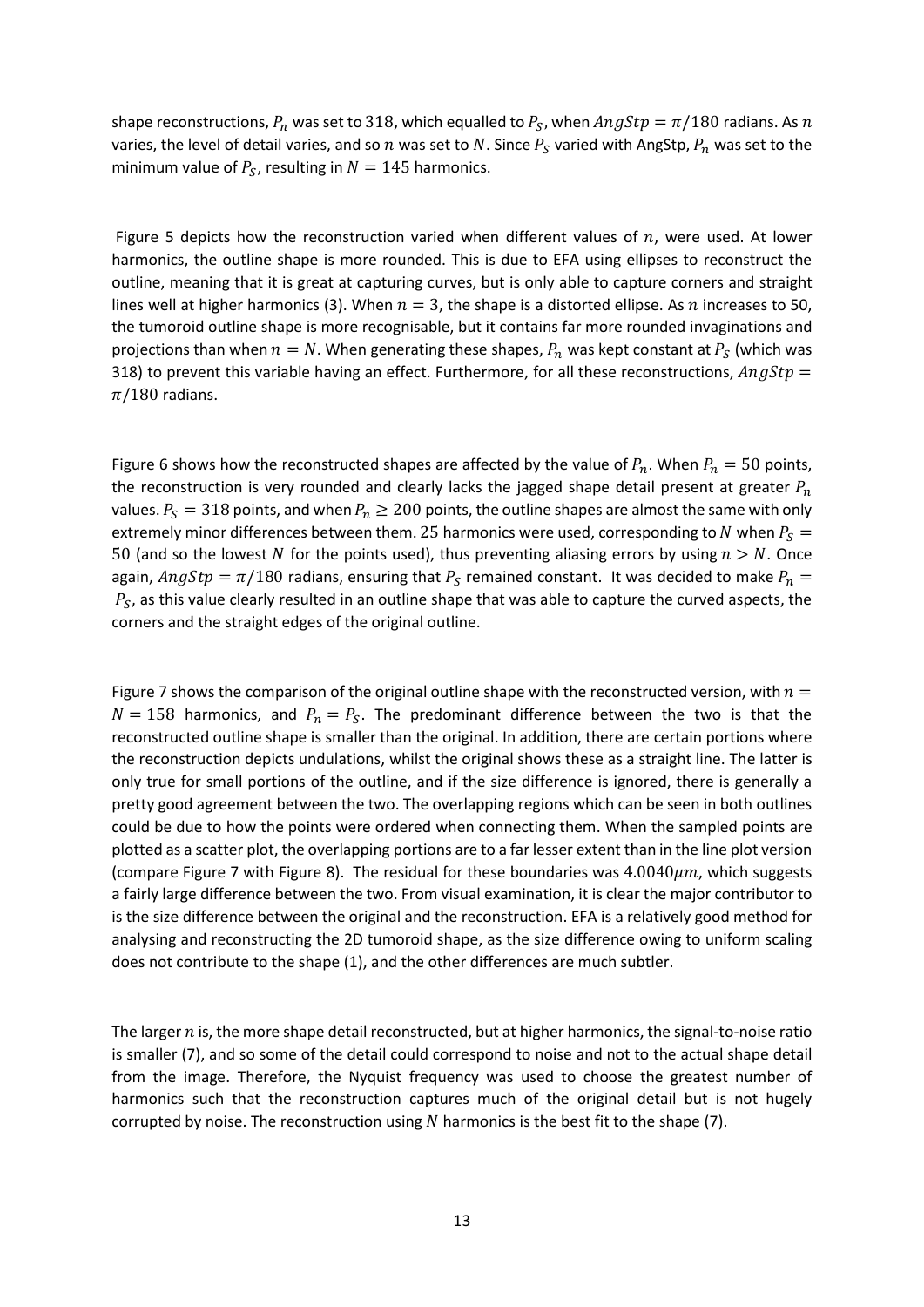

*Figure 8: The sampled points plotted as a scatter plot.* 

Since there were no comparisons involved, the analysis was not normalised for size or orientation. Also, it was found that when these factors were normalised, the reconstruction was much smaller, whilst the outline shape is very similar to the non-normalised versions (see Figure 9).



*Figure 9: Reconstruction normalised for size and orientation.*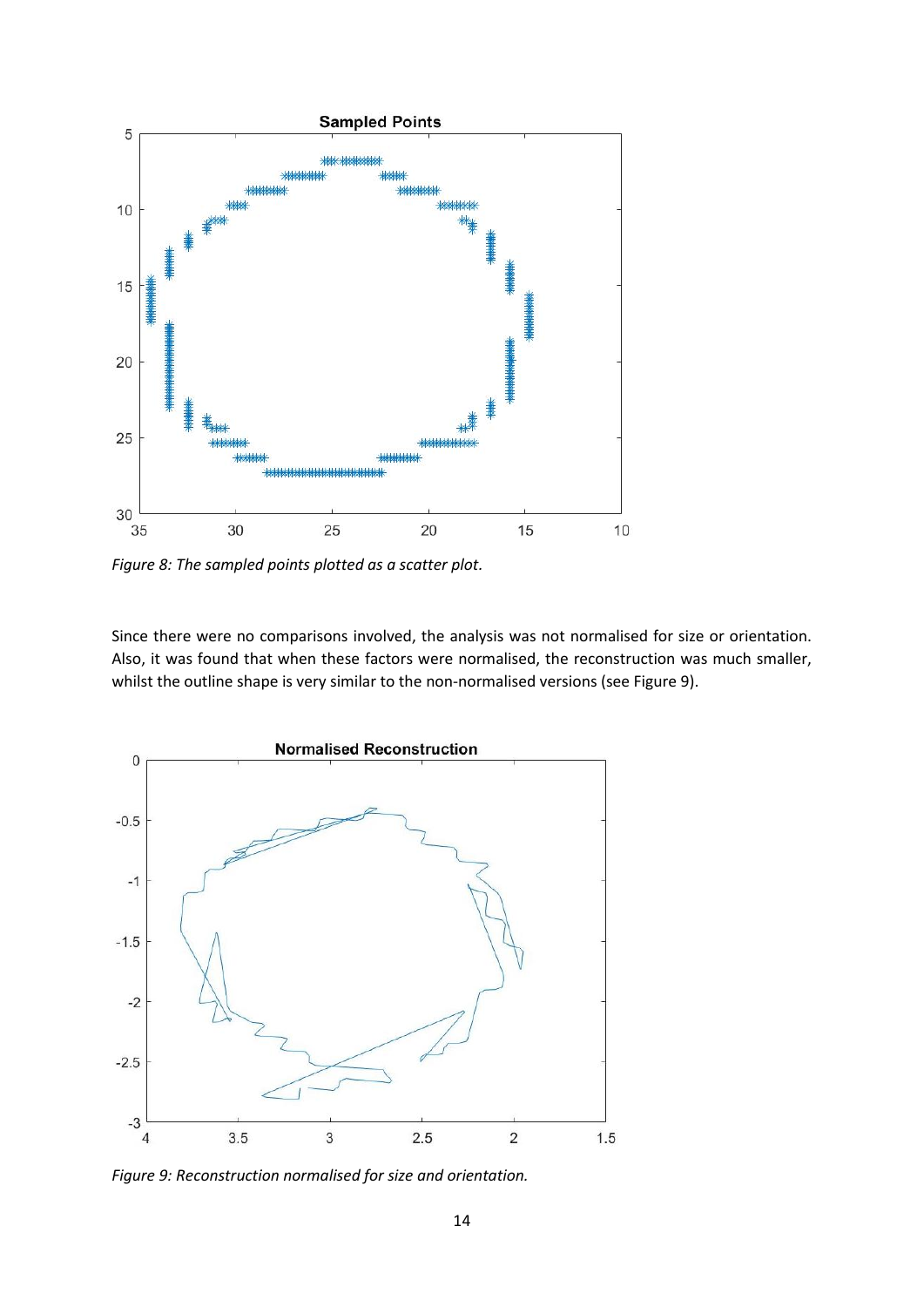With Fourier analysis, the radii should emanate from the centroid, as the positions of these radii remain invariant to rotation (2). Furthermore, using other centres can result in erroneous FDs which are not linked to the shape outline (2). Therefore, the centroid was used as the centre. As a result, the FDs obtained and hence the reconstruction is accurate or at least has avoided the pitfalls associated with using arbitrary centres.

Another problem faced was that some radii intersected the outline multiple times and so there were several sample points instead of just one, due to overlapping regions in the original shape. To get around this, it was decided that the first point of intersection should be sampled at the expense of the others. This means that some of the detail would be lost, and certain parts of the outline would not be captured and replicated accurately. These inaccuracies might explain the differences between the original and the reconstruction.

## **Conclusion**

The reconstructed shape was a relatively accurate representation of the original outline. However, there were subtle differences, including a decrease in size of portions of the reconstruction. Any outlines can be accurately analysed by EFA when enough harmonics are used (1), and if the outline is smooth enough between the sample points (7). Also, when EFA is coupled with the continuous wavelet transform (CWT), it can provide greater detail regarding corners or complex curvatures by using wavelets that focus on specific locations (3). In the future, this method will be extended to 3D tumoroids. More consideration will be given to dealing with overlapping regions to prevent the loss of data that occurred with the strategy employed here. Also, the potential combination of EFA and CWT (or other alternatives) shall be evaluated to obtain an optimal method which improves the level of detail captured and reconstructed.

## **Acknowledgements**

I want to express my utter gratitude to my supervisors: Dr Claire Walsh for her continued assistance throughout this project, Dr Peter Wijeratne for his guidance, and Dominic Giles for his constant help and support.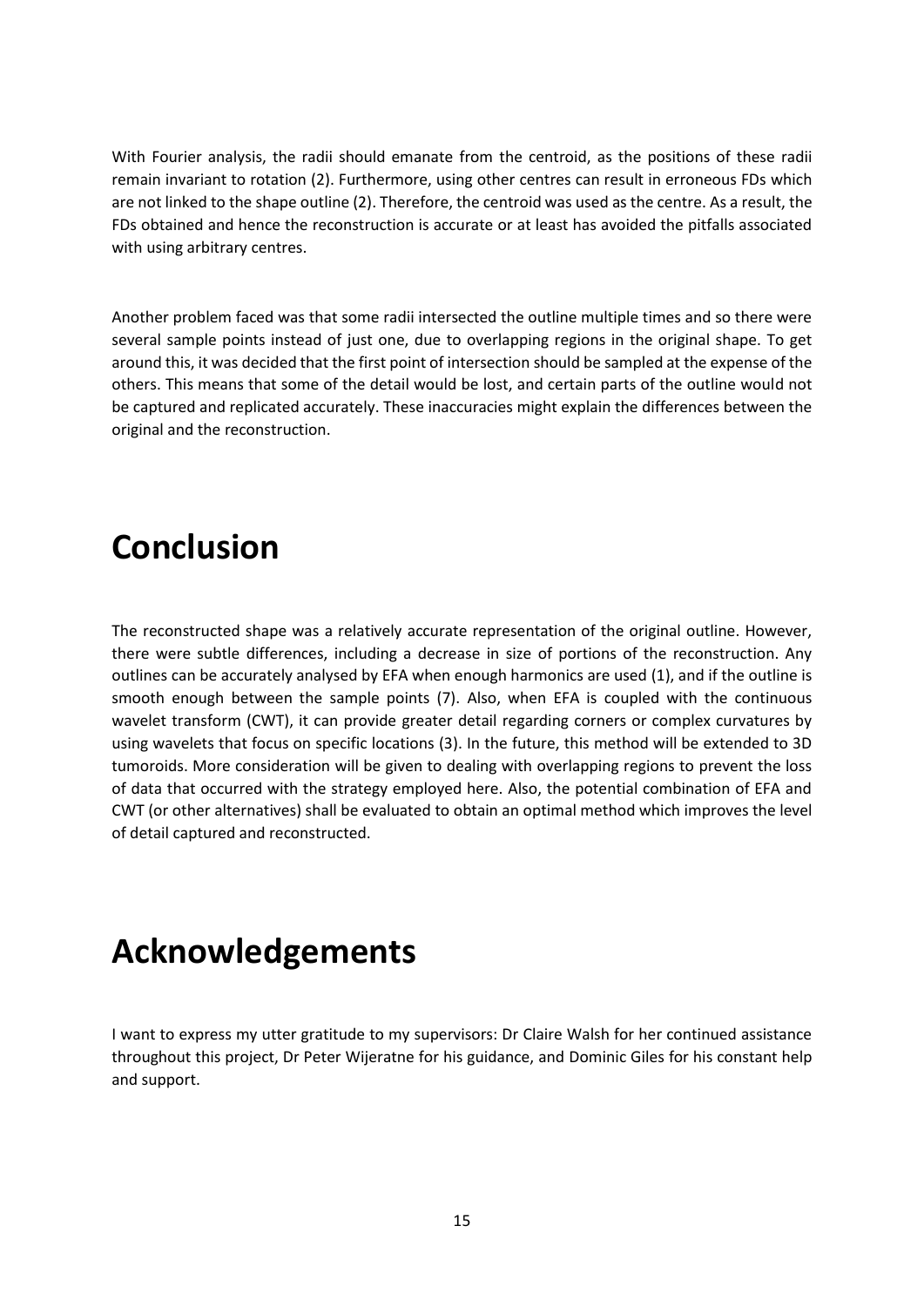## **Bibliography**

1. *Geometric morphometrics in entomology: Basics and applications.* **Tatsuta, Haruki, Takahashi, Kazuo H and Sakamaki, Yositaka.** December 2017, Entomological Science, Vol. 21, pp. 164 - 184.

2. **Lestrel, Peter E.** *Fourier Descriptors and their Applications in Biology.* s.l. : Cambridge University Press, 1997. 9780511529870.

3. *Elliptical Fourier analysis: fundamentals, applications and value for forensic anthropology.* **Caple, Jodi, Byrd, John and Stephan, Carl N.** Fedruary 2017, International Journal of Legal Medicine, Vol. 131, pp. 1675-1690.

4. *Extensions of the Procrustes Method for the Optimal Superimposition of Landmarks.* **Rohlf, F. James and Slice, Dennis.** 1, s.l. : Taylor & Francis, Ltd, March 1990, Systematic Zoology, Vol. 39, pp. 40-59.

5. *Generalized Procrustes Analysis.* **Gower, J. C.** 1, March 1975, Psychometrika, Vol. 40, pp. 33-51.

6. *Advances in Geometric Morphometrics.* **Mitteroecker, Philipp and Gunz, Philipp.** 2, June 2009, Evolutionary Biology, Vol. 36, pp. 235-247. 0071-3260.

7. *Momocs: Outline Analysis Using R.* **Bonhomme, Vincent, et al.** 13, February 2014, Journal of Statistical Software, Vol. 56.

8. *A comparison of Fourier methods for the description of wing shape in mosquitoes (Dipthera: Culicidae).* **Rohlf, James F and Archie, James W.** 3, 1984, Systematic Zoology, Vol. 33, pp. 302-317.

9. **MacLeod, Norm.** PalaeoMath 101: Going Round the Bend: Eigenshape Analysis I. [ed.] A. J McGowan. *Palaeontology Newsletter.* July 2012. Vol. 80.

10. **Thomas, David.** File Exchange: Elliptcal Fourier shape descriptors. *MathWorks.* [Online] October 23, 2006. https://uk.mathworks.com/matlabcentral/fileexchange/12746-elliptical-fourier-shapedescriptors?s\_tid=FX\_rc2\_behav.

## **Appendix**

%% Elliptical Fourier Analysis on HREM Tumoroid Slice %%%%% SCRIPT BY MARCELLUS AUGUSTINE %%%%% %%%%% marcellus.augustine.17@ucl.ac.uk %%%%%

close all clear clc

%% Generate Stack addpath('D:\Tumouroids\Weka\cropped for 3D\full cluster')

% Read image into MATLAB Imstack(:,:)=imread('3Dcropp0008.tif');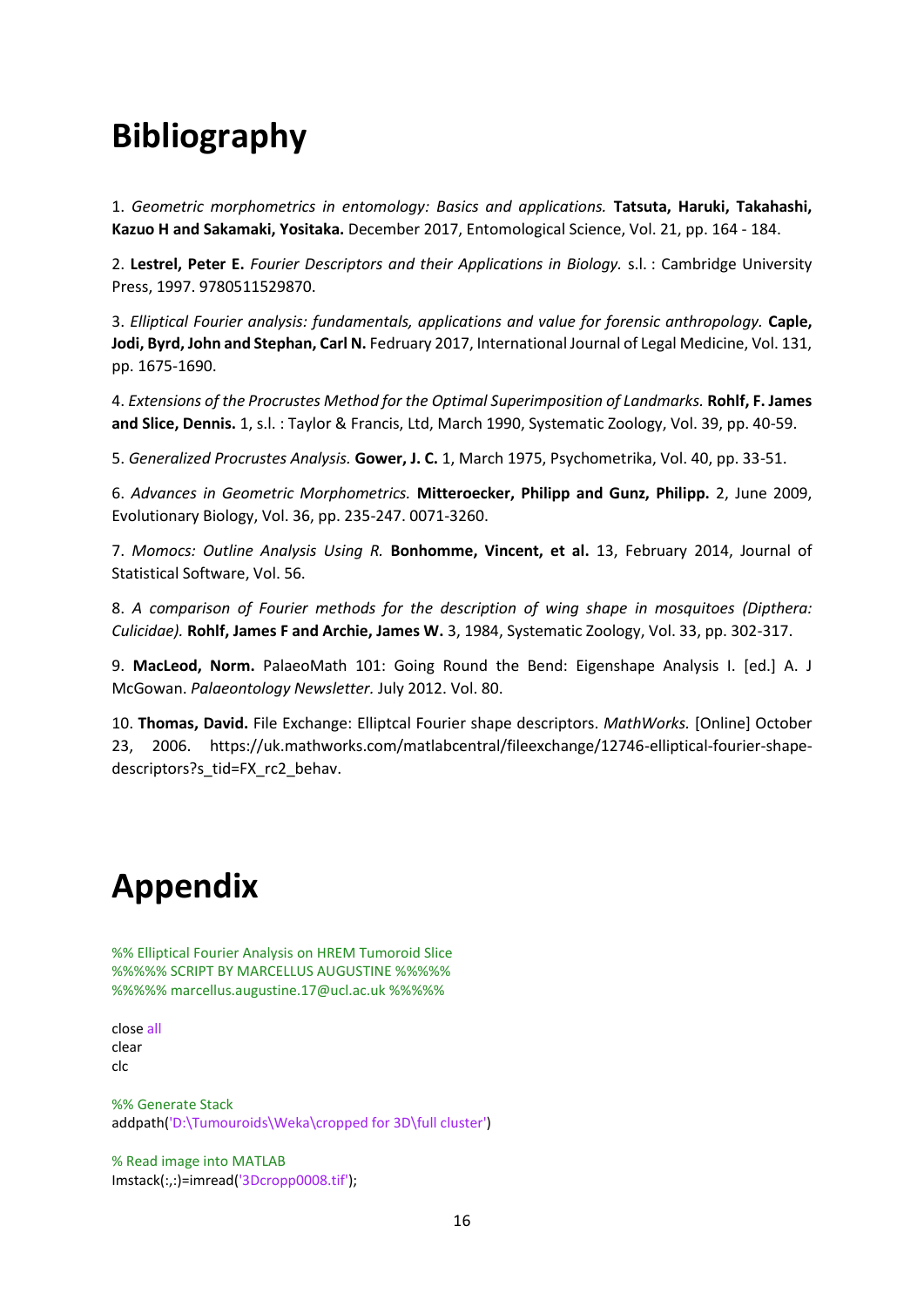#### Imstack = imbinarize(Imstack);

#### %% Show image

figure Imstack = imcomplement(Imstack); imshow(Imstack(:,:),[0 max(max(Imstack(:,:)))]); hold on title('Tumoroid') hold off %% Connected Component Analysis CC\_Imstack = bwconncomp(Imstack);

#### % Remove all but the largest connected component

numPixels = cellfun(@numel,CC\_Imstack.PixelIdxList);  $[b{\text{liggest}}.{\text{idx}} = \text{max}(\text{numpixels});$ sz1 = size(CC\_Imstack.PixelIdxList);

```
for n = 1:sz1(2)if numPixels(n) \approx biggest
     Imstack(CC_Imstack.PixelIdxList{n}) = 0;
   end
end
```
% redefine the connected components (should only produce one): CC\_Imstack = bwconncomp(Imstack);

```
% Find the Centre of largest Connected Component
stats_padedg = regionprops(CC_Imstack,'Centroid');
centre = stats_padedg.Centroid;
%% Detect Boundary:
padedg = edge(Imstack, 'approxcanny', 0.5);
```
%% Display %Display the edge using patch 3D add-on figure edgypatch = imshow(padedg); title('Tumoroid Slice Edge and Starburst')

clear biggest clear idx clear numPixels clear CC\_Imstack clear testim

#### %% Obtain Sample Points

#### % Define Angular step Angstep = pi/180;

#### % Define Variables

 $CentreX = centre(1,1);$  $CentreY = centre(1,2);$ [Y\_size,X\_size] = size(Imstack);

clear centre clear n clear stats\_padedg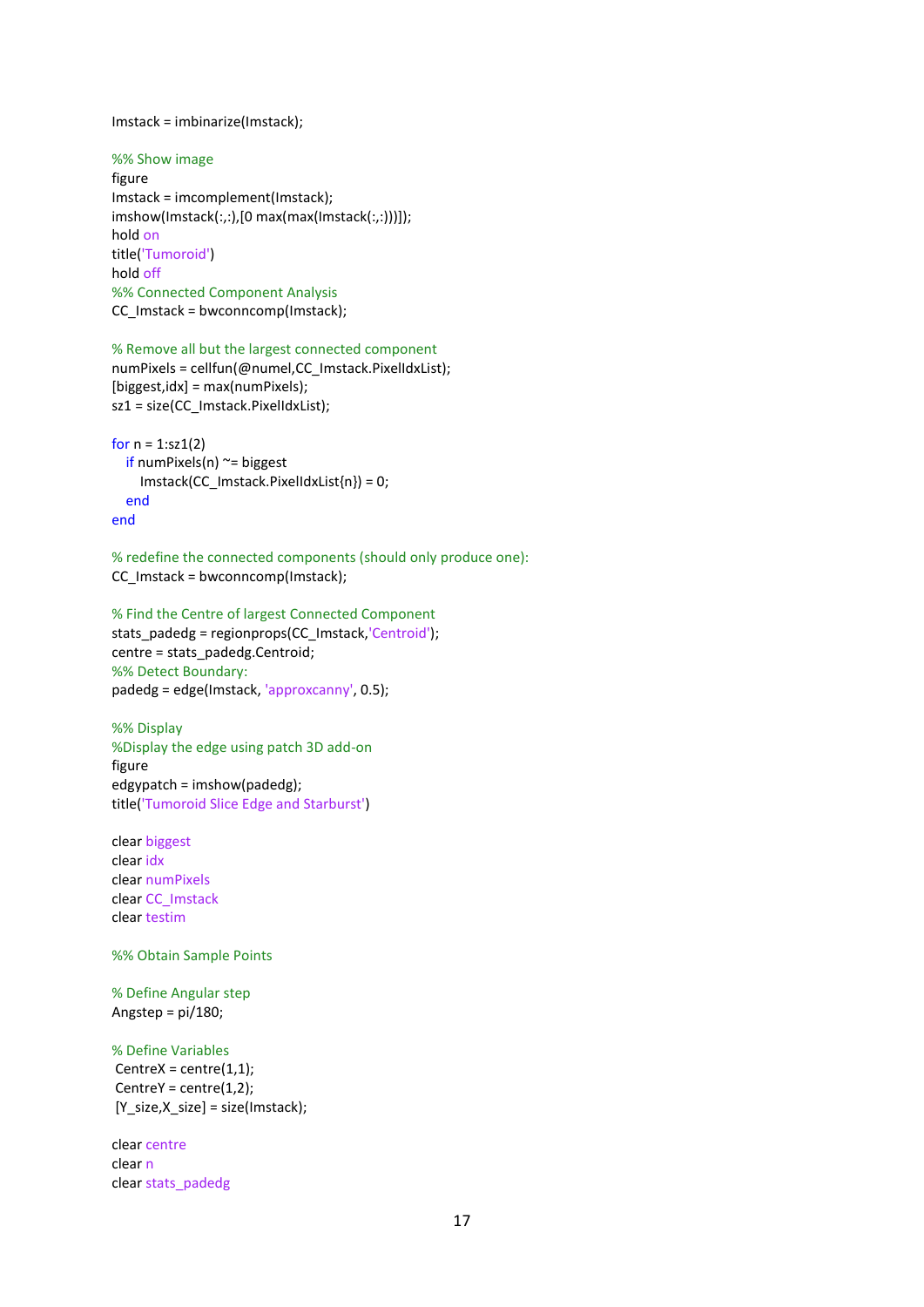```
clear sz
clear sz1
C_0till45 = zeros(46,2);
counter = 0;
for i = 0:Angstep:pi/4 
  if (0 < i) && (i < pi/4) %Work out coordinates as the limits on image edge until which...
     ...intensity values are retrieved
    X = ((Y size-CentreY)*tan(i)) + CentreX; %Retrieve intensity values and corresponding X and Y spatial...
     ...coordinates
    [impX,impY,impre] = improfile(padedg, [CentreX X], [CentreY Y_size]);
     %Check if there are any NaNs in impre
      Nany = isnan(impre);
     %Find the indexing in Nany where there are NaNs
    [nrow, \sim] = find(Nany);
     %Set the value of the NaNs to equal 0
    impre(nrow) = 0; %Obtain the indexing within the array impre where the intensity...
     ...values are 1
    [row, \sim] = find(impre); %Obtain the coordinates at which the intensity values are 1
     Xg = impX(row);
     Yg = impY(row);
     %Store coordinates in a vector returned by B
    B = [Xg Yg]:
     %If there are any points stored in B, work out their coordinates...
    ... and store them in C_0till45
    if <math>numel(B) = 2</math> counter = counter + 1;
    C 0till45(counter, 1) = B(1,1);
    C 0till45(counter, 2) = B(1,2);
     end
   end
end
disp('Done 0 - 45')
C at45 = zeros(1,2);for i = pi/180:Angstep:pi/4
  if i == pi/4[impX,impY,impre] = improfile(padedg, [CentreX X_size], [CentreY Y_size]);
      Nany = isnan(impre);
    [nrow, \sim] = find(Nanv);impre(nrow) = 0;[row, \sim] = find(impre);
     Xg = impX(row);
     Yg = impY(row);
    B = [Xg Yg];
    if numel(B)> = 2C at45(1,1) = B(1,1);C at45(1,2) = B(1,2); end
   end
end
disp('Done at 45')
```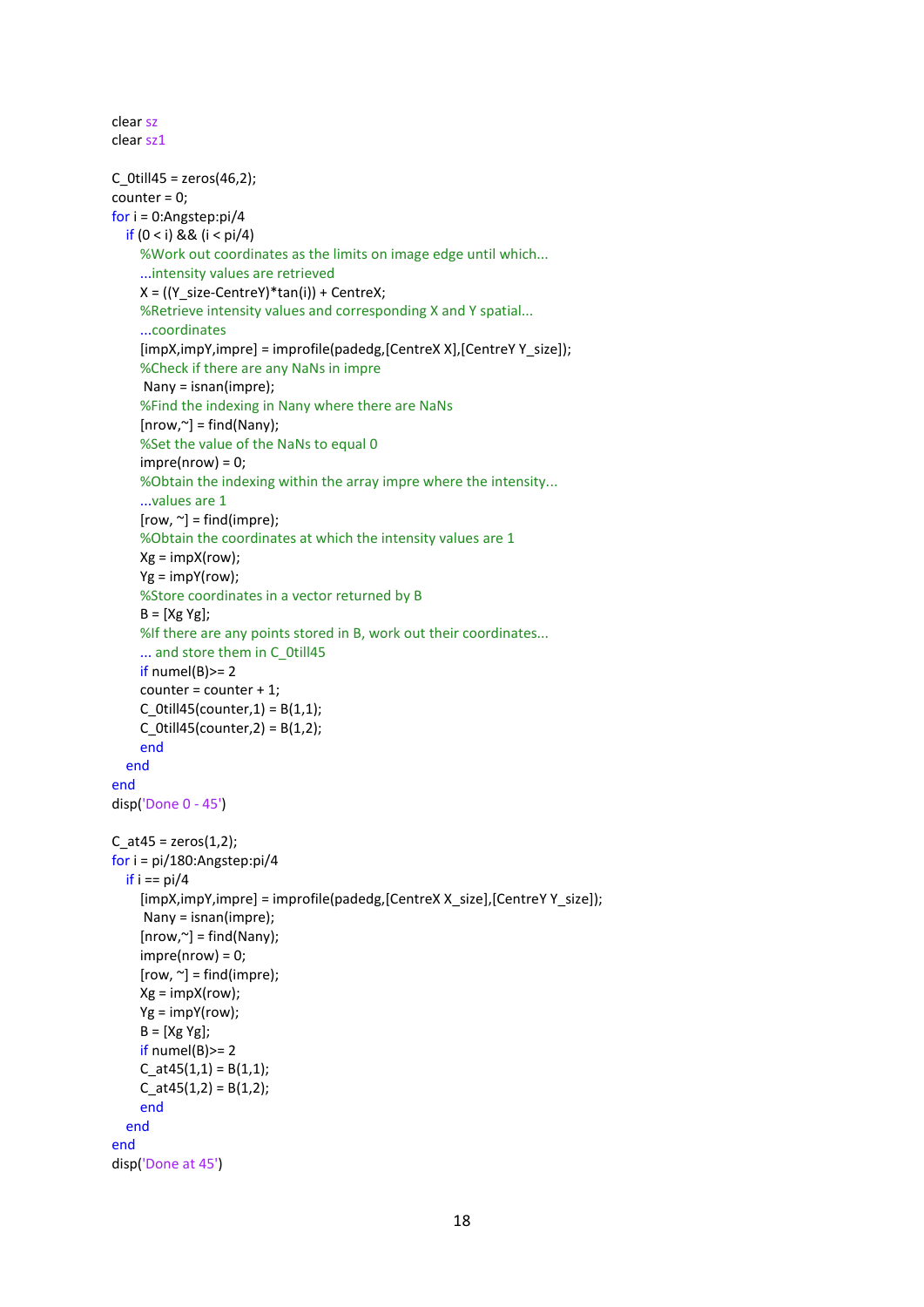```
C 45till90 = zeros(46,2);counter = 0;
for i = pi/4:Angstep:pi/2
   if (pi/4 <= i) && (i < pi/2)
    Y = ((X size - CentreX)*tan(i - (pi/4))) + CentreY;[impX,impY,impre] = improfile(padedg,[CentreX X_size],[CentreY Y]);
     Nany = isnan(impre);
    [nrow, \tilde{} ] = find(Nany);impre(nrow) = 0;[row, \sim] = find(impre); Xg = impX(row);
     Yg = impY(row);
    B = [Xg Yg];if <math>numel(B)>= 2</math> counter = counter + 1;
    C 45till90(counter, 1) = B(1,1);
    C_45till90(counter,2) = B(1,2);
     end 
   end
end
disp('Done 45 - 90')
C_at90 = zeros(1,2);
for i = pi/2:Angstep:3*pi/2
  if i == pi/2 [impX,impY,impre] = improfile(padedg,[CentreX X_size],[CentreY CentreY]);
     Nany = isnan(impre);
    [nrow, \sim] = find(Nany);
    impre(nrow) = 0;[row, \sim] = find(impre);
     Xg = impX(row);
    Yg = impY(row);B = [Xg Yg];if numel(B) = 2
    C at 90(1,1) = B(1,1);C_<sub>2</sub>t90(1,2) = B(1,2);
     end
   end
end
disp('Done at 90')
C 90till135 = zeros(46,2);
counter = 0;
for i = pi/2:Angstep:3*pi/4 
   if (pi/2 < i) && (i < 3*pi/4)
    Y = CentreY - ((X_size - CentreX)*tan(i-(pi/2)));
     [impX,impY,impre] = improfile(padedg,[CentreX X_size],[CentreY Y]);
      Nany = isnan(impre);
    [nrow, \sim] = find(Nany);
    impre(nrow) = 0;[row, \sim] = find(impre);Xg = impX(row); Yg = impY(row);
    B = [Xg Yg];if numel(B)> = 2 counter = counter + 1;
    C_90till135(counter,1) = B(1,1);
```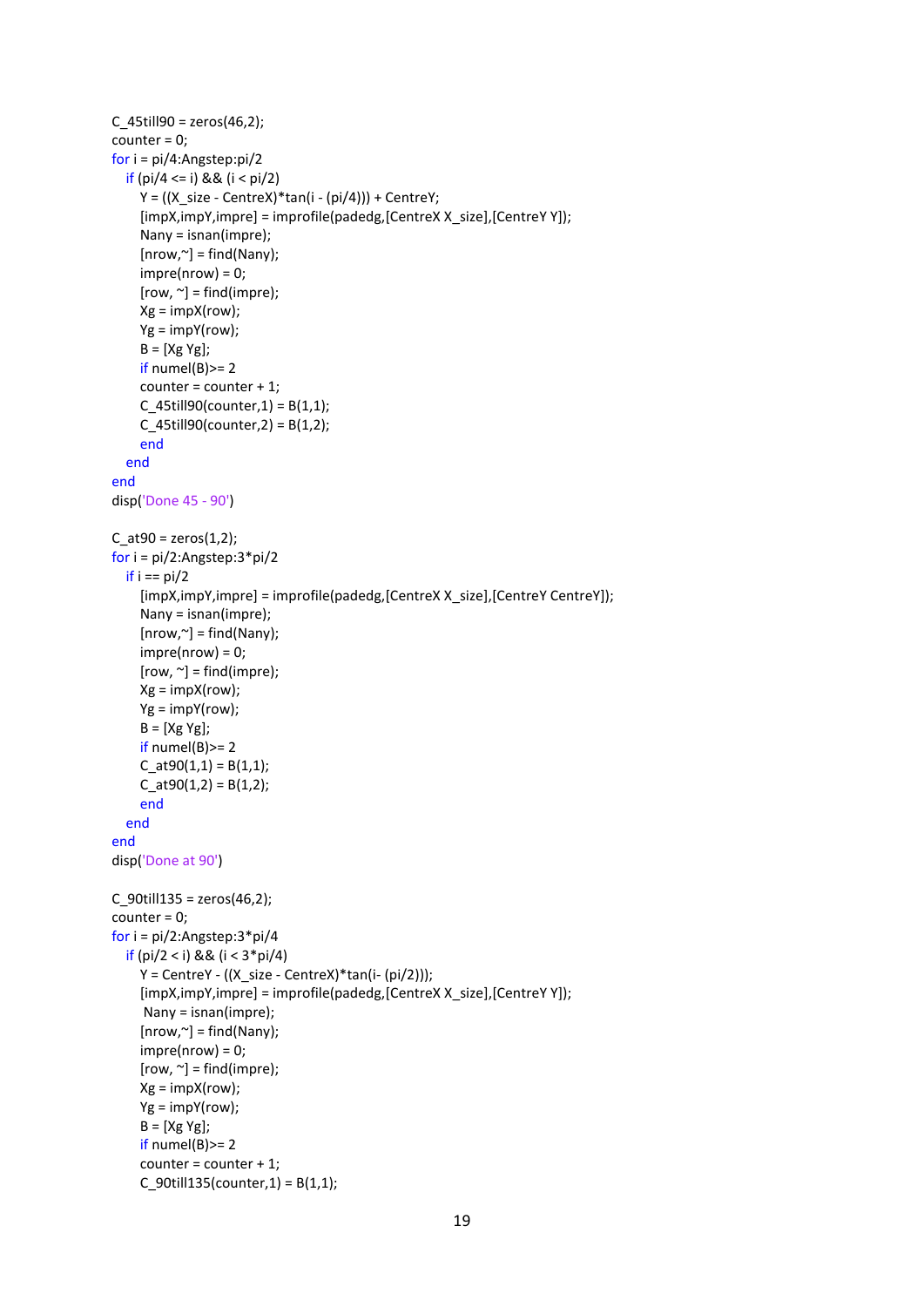```
C 90till135(counter, 2) = B(1,2);
     end
   end
end
disp('Done 90 - 135')
C_at135 = zeros(1,2);
for i = 3*pi/4:Angstep:pi 
  if i = 3*pi/4
    [impX,impY,impre] = improfile(padedg, [CentreX X_size], [CentreY 0]);
     Nany = isnan(impre);
    [nrow, \tilde{}] = find(Nany);
    impre(nrow) = 0;[row, \sim] = find(impre);
    Xg = impX(row); Yg = impY(row);
    B = [Xg Yg];if numel(B)> = 2C_{at}135(1,1) = B(1,1);C_{at}135(1,2) = B(1,2); end
   end
end
disp('Done at 135')
C_135till180 = zeros(46,2);
counter = 0;
for i = 3*pi/4:Angstep:pi
   if (3*pi/4 < i) && (i < pi)
    X = (CentreY*tan(i - (3*pi/4))) + CentreX; [impX,impY,impre] = improfile(padedg,[CentreX X],[CentreY 0]);
     Nany = isnan(impre);
    [nrow, \sim] = find(Nany);
    impre(nrow) = 0;[row, \sim] = find(impre);Xg = impX(row); Yg = impY(row);
    B = [Xg Yg];if numel(B) = 2
     counter = counter + 1;
    C 135till180(counter,1) = B(1,1);
    C 135till180(counter, 2) = B(1,2);
     end
   end
end
disp('Done 135 - 180')
C_at180 = zeros(1,2);
for i = pi:Angstep:5*pi/4
  if i == pi [impX,impY,impre] = improfile(padedg,[CentreX X],[CentreY 0]);
     Nany = isnan(impre);
    [nrow, \sim] = find(Nany);
    impre(nrow) = 0;[row, \sim] = find(impre); Xg = impX(row);
     Yg = impY(row);
```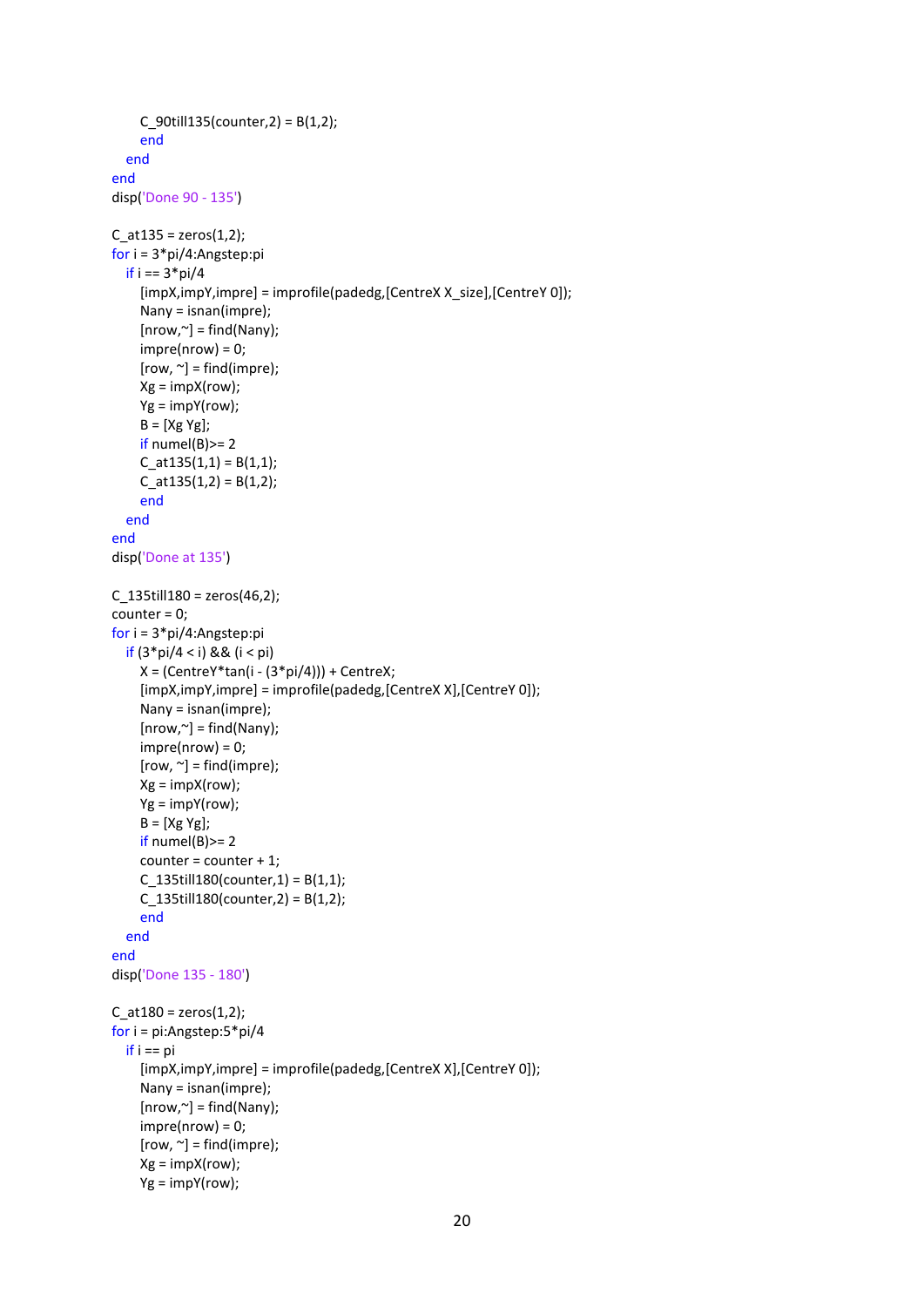```
B = [Xg Yg];if numel(B)=2C_{at}180(1,1) = B(1,1);C_{at}180(1,2) = B(1,2); end
   end
end
disp('Done at 180')
C_180till225 = zeros(46,2);
counter = 0;
for i = pi:Angstep:5*pi/4
  if (pi < i) && (i < 5*pi/4)
     X = CentreX - (CentreY*tan(i - pi));
     [impX,impY,impre] = improfile(padedg,[CentreX X],[CentreY 0]);
     Nany = isnan(impre);
    [nrow, \sim] = find(Nany);
    impre(nrow) = 0;[row, \sim] = find(impre);
     Xg = impX(row);
     Yg = impY(row);
    B = [Xg Yg];if numel(B)=2 counter = counter + 1;
    C_180till225(counter,1) = B(1,1);
    C_180till225(counter,2) = B(1,2);
     end
   end
end
disp('Done 180 - 225')
C_ at 225 = zeros(1,2);
for i = 5*pi/4:Angstep:3*pi/2
  if i = 5*pi/4
     [impX,impY,impre] = improfile(padedg,[CentreX 0],[CentreY 0]);
     Nany = isnan(impre);
    [nrow, \sim] = find(Nany);
    impre(nrow) = 0;[row, \sim] = find(impre);Xg = impX(row); Yg = impY(row);
    B = [Xg Yg];
    if numel(B) = 2
    C_{at}225(1,1) = B(1,1);
    C_{at}225(1,2) = B(1,2);
     end
   end
end
disp('Done at 225')
C_225till270 = zeros(46,2);
counter = 0;
for i = 5*pi/4:Angstep:3*pi/2
   if (5*pi/4 < i) && (i < 3*pi/2)
     Y = CentreY - (CentreX*tan(i - (5*pi/4)));
     [impX,impY,impre] = improfile(padedg,[CentreX 0],[CentreY Y]);
     Nany = isnan(impre);
```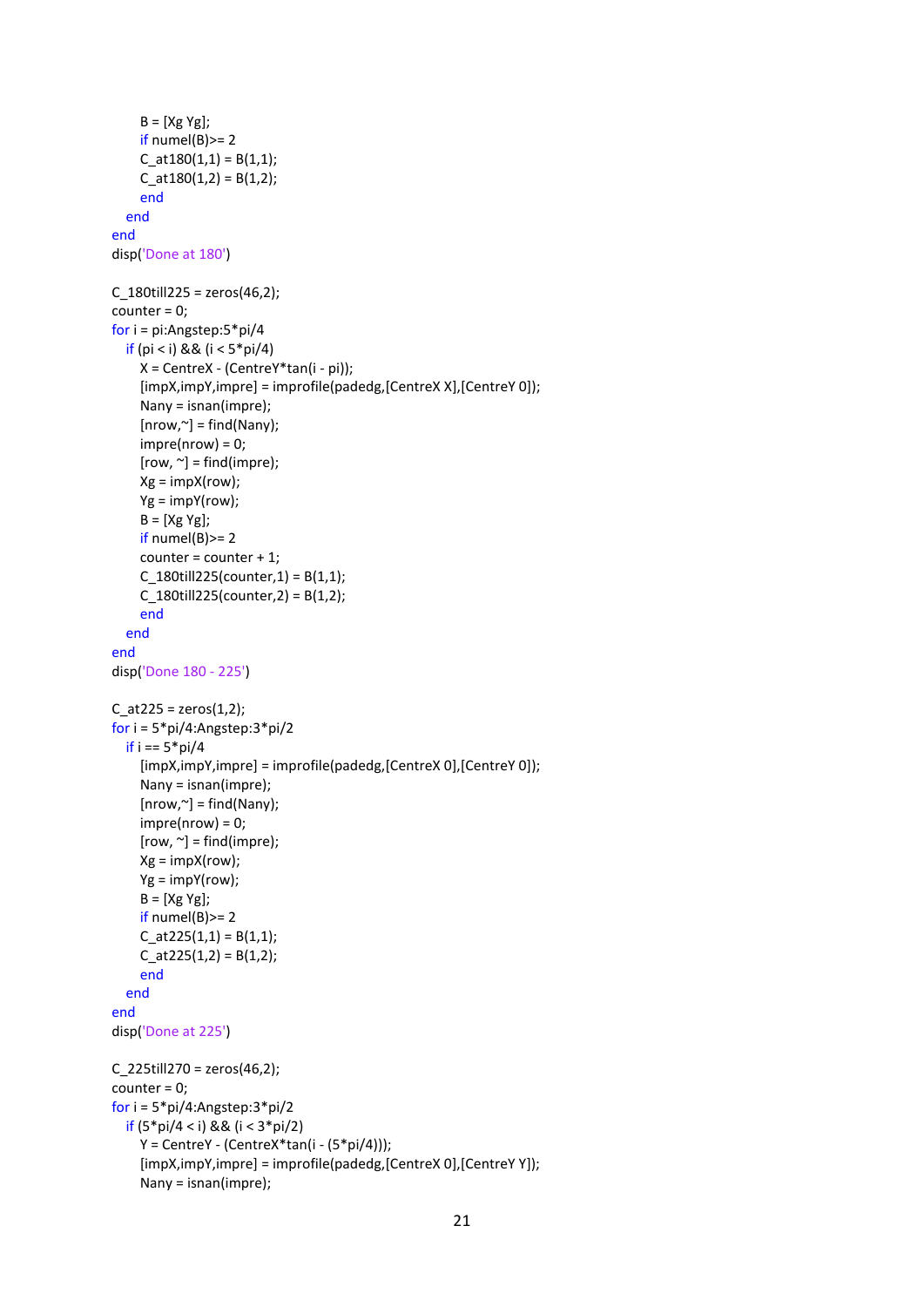```
[nrow, \sim] = find(Nany);
    impre(nrow) = 0;[row, \sim] = find(impre); Xg = impX(row);
     Yg = impY(row);
    B = [Xg Yg];if numel(B)=2 counter = counter + 1;
    C 225till270(counter, 1) = B(1,1);
    C_225till270(counter, 2) = B(1,2);
     end
   end
end
disp('Done 225 - 270')
C at 270 = 2 \text{eros}(1,2);for i = 3*pi/2:Angstep:7*pi/4
  if i == 3 * pi/2 [impX,impY,impre] = improfile(padedg,[CentreX 0],[CentreY CentreY]);
     Nany = isnan(impre);
    [nrow, \sim] = find(Nany);
    impre(nrow) = 0;[row, \sim] = find(impre);
    Xg = impX(row); Yg = impY(row);
    B = [Xg Yg];if numel(B)=2C_{at}270(1,1) = B(1,1);
    C_{at}270(1,2) = B(1,2);
     end
   end
end
disp('Done at 270')
C_270till315 = zeros(46,2);
counter = 0;
for i = 3*pi/2:Angstep:7*pi/4
   if (3*pi/2 < i) && (i < 7*pi/4)
    Y = (CentreX*tan(i-(3*pi/2))) + CentreY; [impX,impY,impre] = improfile(padedg,[CentreX 0],[CentreY Y]);
     Nany = isnan(impre);
    [nrow, \sim] = find(Nany);
    impre(nrow) = 0;[row, \sim] = find(impre);
     Xg = impX(row);
     Yg = impY(row);
    B = [Xg Yg];if numel(B) = 2
     counter = counter + 1;
    C 270till315(counter, 1) = B(1,1);
    C 270till315(counter, 2) = B(1,2);
     end
   end
end
disp('Done 270 - 315')
```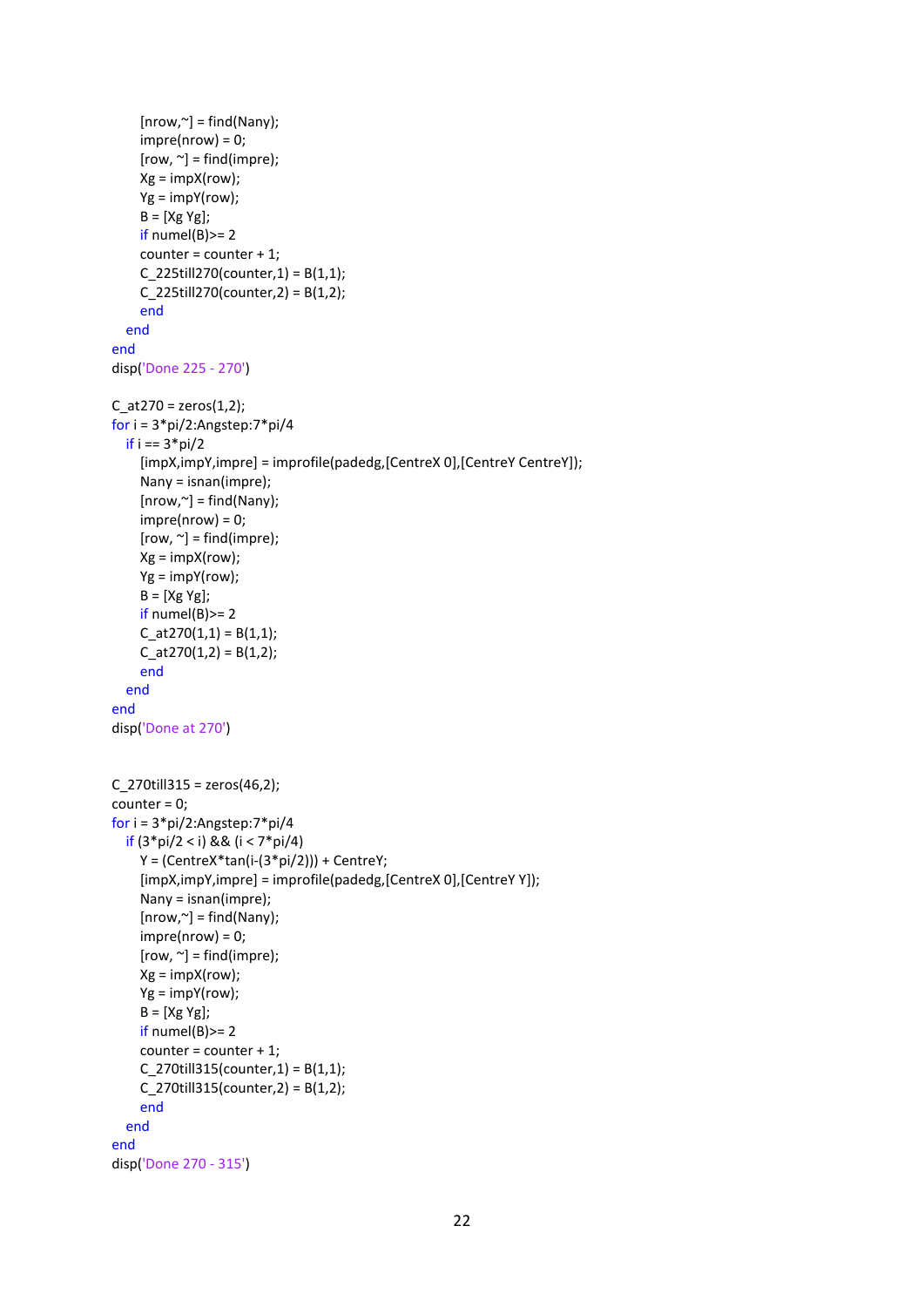```
C at315 = zeros(1,2);for i = 7*pi/4:Angstep:2*pi
  if i = 7*pi/4
     [impX,impY,impre] = improfile(padedg,[CentreX -X_size],[CentreY Y_size]);
     Nany = isnan(impre);
    [nrow, \sim] = find(Nany);
    impre(nrow) = 0;[row, \sim] = find(impre);
    Xg = impX(row); Yg = impY(row);
    B = [Xg Yg];if numel(B) = 2
    C at315(1,1) = B(1,1);C at 315(1,2) = B(1,2); end
   end
end
disp('Done at 315')
C 315till360 = 2eros(46,2);
counter = 0;
for i = 0:Angstep:pi/4 
   if (0 < i) && (i < pi/4) 
    j = i + 7 * pi/4; X2 = ((Y_size-CentreY)*tan(i)) - CentreX;
     [impX,impY,impre] = improfile(padedg,[CentreX -X2],[CentreY Y_size]);
      Nany = isnan(impre);
    [nrow, \sim] = find(Nany);
    impre(nrow) = 0;[row, \sim] = find(impre);
    Xg = \text{impX}(\text{row});
    Yg = impY(row);B = [Xg Yg];if numel(B) = 2
     counter = counter + 1;
    C_315till360(counter,1) = B(1,1);
    C_315till360(counter,2) = B(1,2);
     end
   end
end
disp('Done 315 - 360')
C_at360 = zeros(1,2);
for i = 2*pi:Angstep:9*pi/4
  if i == 2 * pi [impX,impY,impre] = improfile(padedg,[CentreX CentreX],[CentreY Y_size]);
     Nany = isnan(impre);
    [nrow, \tilde{}] = find(Nany);
    impre(nrow) = 0;[row, \sim] = find(impre);
     Xg = impX(row);
     Yg = impY(row);
    B = [Xg Yg];if numel(B)> = 2C_{at}360(1,1) = B(1,1);C_{at}360(1,2) = B(1,2); end
```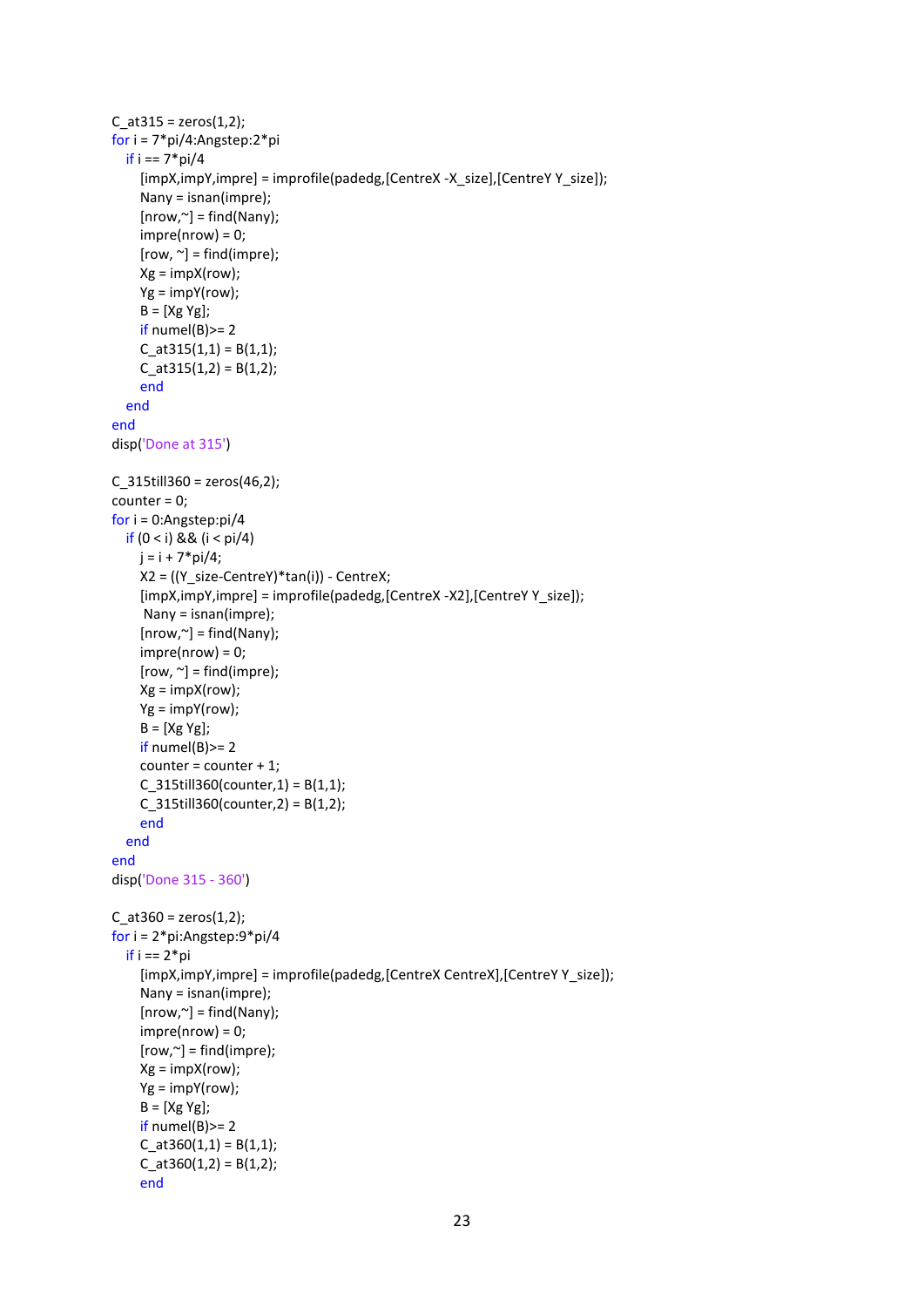end end disp('Done at 360') % Remove all 0 values from radius vectors C 1semiquad1 = C 0till45(:,1); C\_1semiquad1 =  $C$ \_1semiquad1( $C$ \_1semiquad1 ~= 0); C 1semiquad2 = C 0till45(:,2); C\_1semiquad2 = C\_1semiquad2(C\_1semiquad2 ~= 0); clear C\_0till45  $C_2$ semiquad1 =  $C_4$ 5till90(:,1); C\_2semiquad1 =  $C_2$ semiquad1( $C_2$ semiquad1 ~= 0); C 2semiquad2 = C 45till90(:,2); C 2semiguad2 = C 2semiguad2(C 2semiguad2  $\approx$  = 0); clear C\_45till90 C 3semiguad1 = C  $90$ till135(:,1); C\_3semiquad1 = C\_3semiquad1(C\_3semiquad1 ~= 0); C\_3semiquad2 = C\_90till135(:,2); C\_3semiquad2 =  $C_3$ semiquad2( $C_3$ semiquad2 ~= 0); clear C\_90till135 C 4semiquad1 = C  $135$ till $180(:,1);$ C\_4semiquad1 = C\_4semiquad1(C\_4semiquad1 ~= 0); C\_4semiguad2 = C\_135till180(:,2); C\_4semiquad2 = C\_4semiquad2(C\_4semiquad2  $\approx$  = 0); clear C\_135till180  $C_5$ semiquad1 =  $C_180$ till225(:,1); C\_5semiquad1 = C\_5semiquad1(C\_5semiquad1 ~= 0); C\_5semiquad2 = C\_180till225(:,2); C\_5semiquad2 = C\_5semiquad2(C\_5semiquad2 ~= 0); clear C\_180till225 C 6semiquad1 = C 225till270(:,1); C\_6semiquad1 = C\_6semiquad1(C\_6semiquad1 ~= 0); C 6semiguad2 = C 225till270(:,2); C\_6semiquad2 = C\_6semiquad2(C\_6semiquad2 ~= 0); clear C\_225till270 C\_7semiquad1 = C\_270till315(:,1); C\_7semiquad1 =  $C_7$ semiquad1( $C_7$ semiquad1 ~= 0); C 7semiquad2 = C 270till315(:,2); C\_7semiquad2 = C\_7semiquad2(C\_7semiquad2  $\approx$  = 0); clear C\_270till315 C 8semiquad1 = C 315till360(:,1);  $C_8$ semiquad1 =  $C_8$ semiquad1 $(C_8$ semiquad1 ~= 0); C\_8semiquad2 = C\_315till360(:,2); C\_8semiquad2 = C\_8semiquad2(C\_8semiquad2 ~= 0); clear C\_316till360 % Concatenate all point data into one array: C\_0till45 = cat(2,C\_1semiquad1,C\_1semiquad2); clear C\_1semiquad1 clear C\_1semiquad2

C\_45till90 =  $cat(2,C_2$ semiquad1,C\_2semiquad2); clear C\_2semiquad1

clear C\_2semiquad2

C\_90till135 = cat(2,C\_3semiquad1,C\_3semiquad2);

clear C\_3semiquad1 clear C\_3semiquad2

 $C_1$ 135till180 = cat(2, $C_4$ semiquad1, $C_4$ semiquad2);